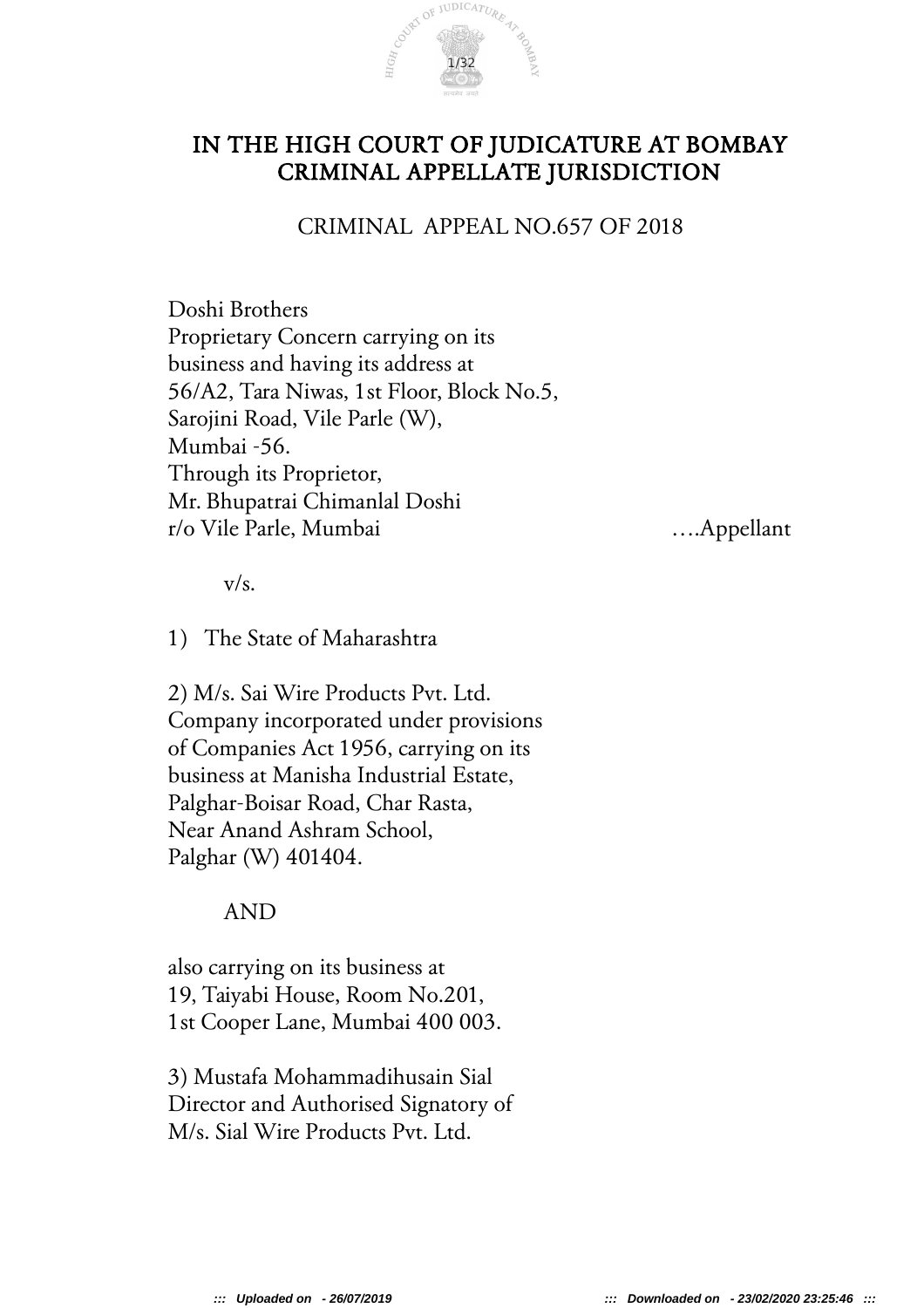

i.e. Respondent No.2 having his address at 19, Taiyabi House, Room No.201, 1st Cooper Lane, Mumbai 400 003.

And

Saifee Burhani Park, Building No.2A, Flat No.1810, 18th Floor, New Hind Mill Mhada Colony, Mazgaon, Ghodapdeo, Mumbai 400 010. ...Respondents

Mr. Jatin Premji Shah a/w. Snehankita Munj and Zarna Shah for the appellant.

Mr. Ram Mani Upadhyay for respondents 2 & 3. Mr. A.S.Patil, APP for the State.

# CORAM : DAMA SESHADRI NAIDU, J.

# JUDGMENT RESERVED ON : 27<sup>th</sup> June 2019 JUDGMENT PRONOUNCED ON : 23<sup>rd</sup> July 2019

# JUDGMENT

# Introduction:

Appellant Doshi Brothers is a proprietary concern. Through its proprietor, BC Doshi, it filed a private complaint against M/s. Sai Wire Products ("the Company") and its director Mustafa Mohammadhussain Sial ("Sial"), the  $2<sup>nd</sup>$  and  $3<sup>rd</sup>$  respondents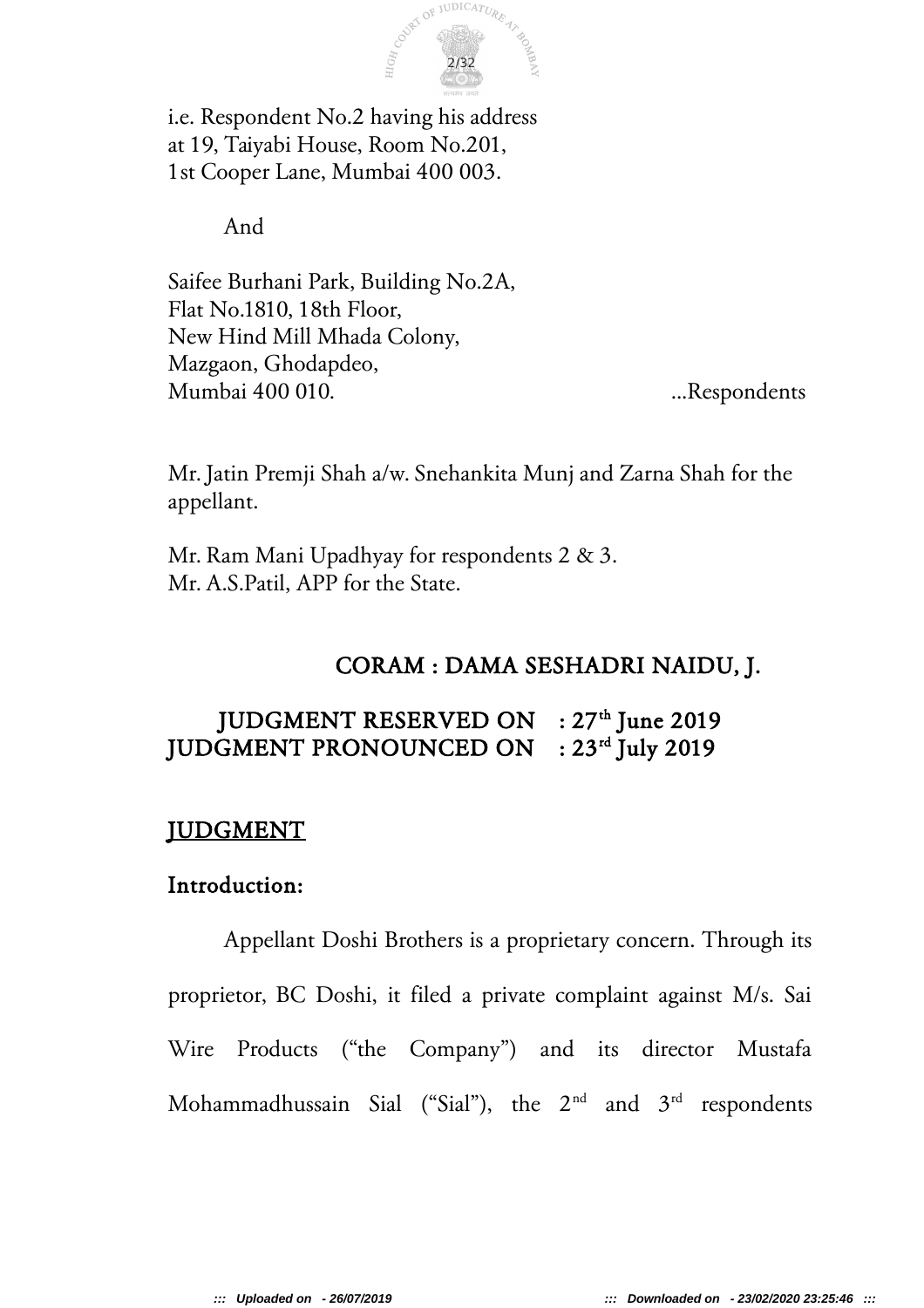

respectively. Sial, as the co-signatory of the cheque, is said to be looking after the Company's day-to-day affairs.

2. Doshi, the sole proprietor, claims to have business relations with the Company. He further claims that, as part of their continued business transactions, he supplied goods to the Company and received cheques, signed by Sial and another, for the partial discharge of the Company's debt. The cheques dishonoured, Doshi filed CC No. 806/SS/2010 before the Metropolitan Magistrate's Court, Bandra, Mumbai. Eventually, on merits, the trial Court, through its judgement dated 21 August 2014, dismissed the case and acquitted the Company and Sial. Aggrieved, the proprietary concern, through Doshi as its proprietor, filed this appeal.

#### Submissions:

3. Shri Jatin Shah, the learned counsel for the appellant, has submitted that Doshi and the Company have had business relations for more than a decade, with a continuing account. In those business transactions, the Company acknowledged its liability and confirmed the statement of account prepared by Doshi, showing Rs.6,18,437/ as outstanding. Then the Company issued three cheques, signed by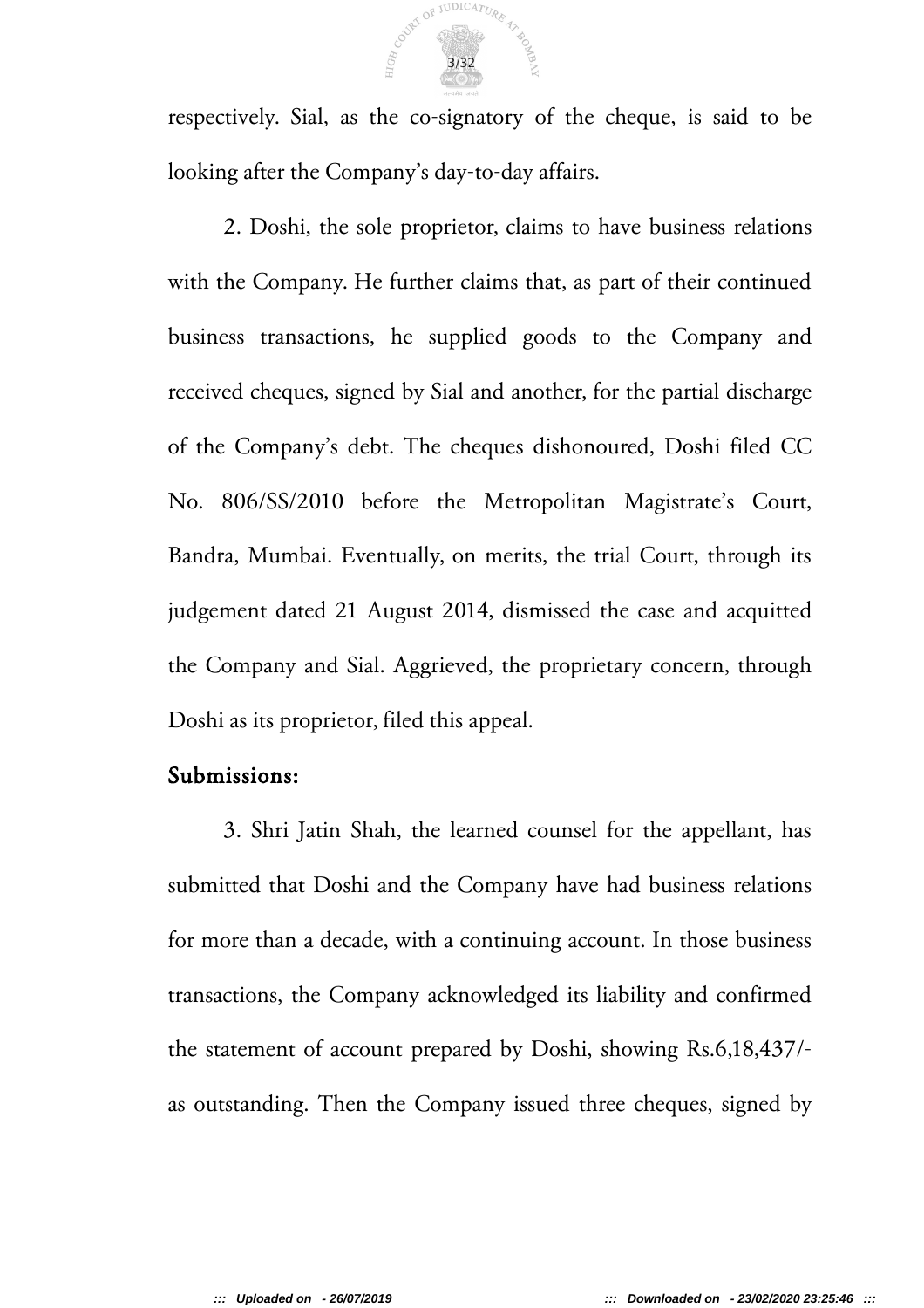

M.M. Sial and another, on 16 January 2010, for an aggregate of Rs.6 lakh, towards partial discharge of the debt.

4. When the cheques were dishonoured, though Doshi issued a statutory notice, dated  $18<sup>th</sup>$  February 2010, neither the Company nor Sial replied, despite their receiving the notices. To underline the authenticity of the business transaction, Shri Shah has drawn my attention to Exhibit P6 to P8 invoices and Exhibit P9 to P 11delivery challans. He has also drawn my attention to Exhibit P13 to P15 cheques to stress they were signed by two directors and neither disputed the signature.

5. Shri Shah has informed the Court that though initially Doshi filed the case against the Company and the two signatories, he could not trace the other person's whereabouts. So he maintained the prosecution only against Sial, besides the Company.

6. Shri Shah asserts that the cheques were dishonoured for want of funds. After taking me through Doshi's evidence in chief and cross, he stresses that the defence could elicit little from Doshi to detract from the merits of his claim. Then, he has also taken me to Sial's statement under Section 313 of Cr.P.C. According to him, Sial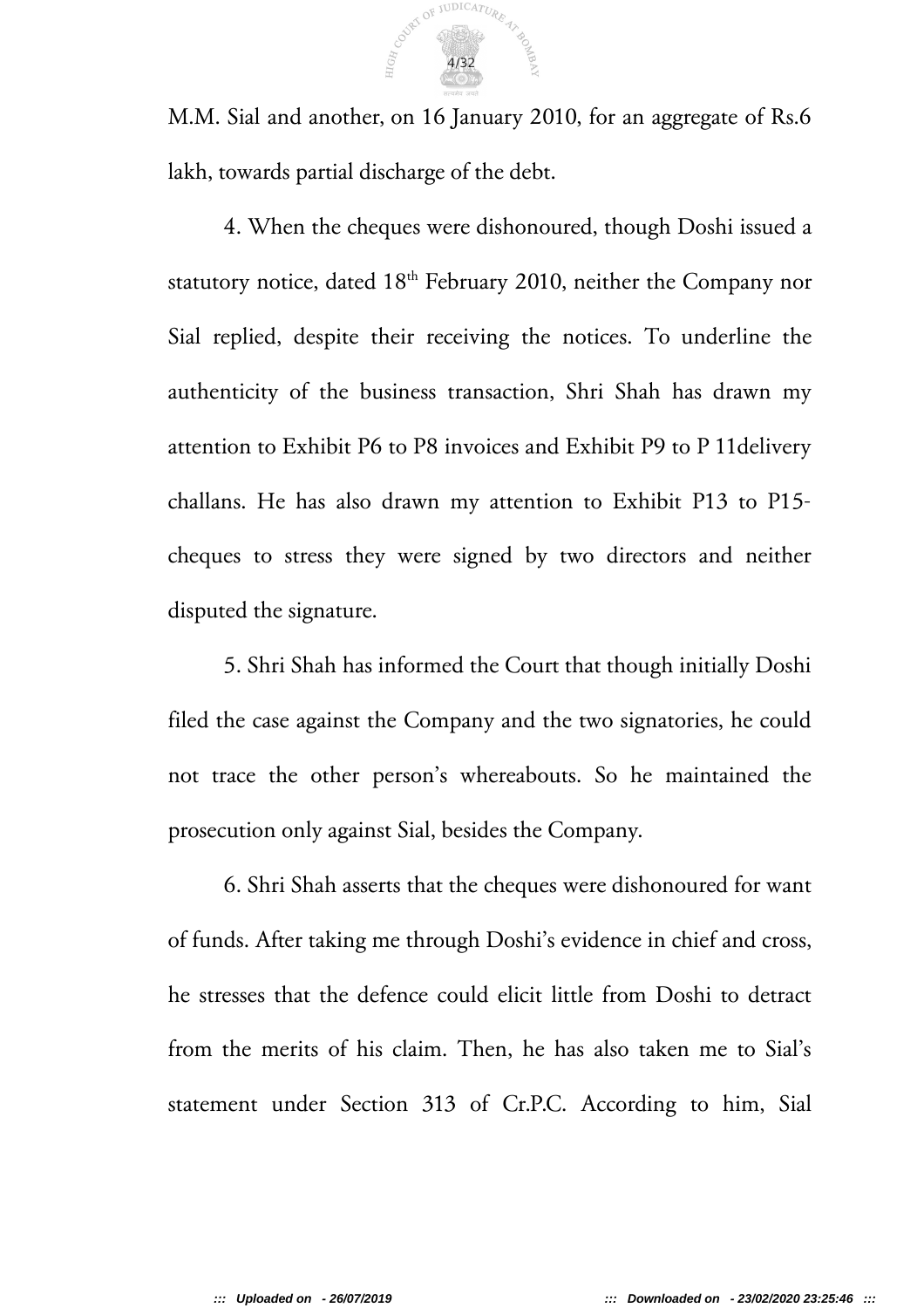

admitted there were business transactions between the Company and Doshi and that the Company ordered steel from Doshi. His only defence, Shri Shah maintains, is that the goods were not supplied. Given the conduct of the Company and Sial's admissions, that defence, submits Shri Shah, remains untrue.

7. Finally, Shri Shah has taken me through the entire judgement to highlight, what he calls, the infirmities in the trial Court's reasoning. According to him, it has failed to consider the vital documentary evidence, besides the oral evidence, Doshi has placed on the record. He also argues that the trial Court has made sweeping observations as if Doshi had filed no documents to support his claim. In this context, Shri Shah also underlines that Doshi enjoyed statutory presumption, but the trial Court has entirely forgotten that aspect.

8. To bolster his contentions, Shri Shah has relied on a few judgments. I will refer to them only if I need a precedential prop to buttress any proposition of law.

### Respondents 2 and 3: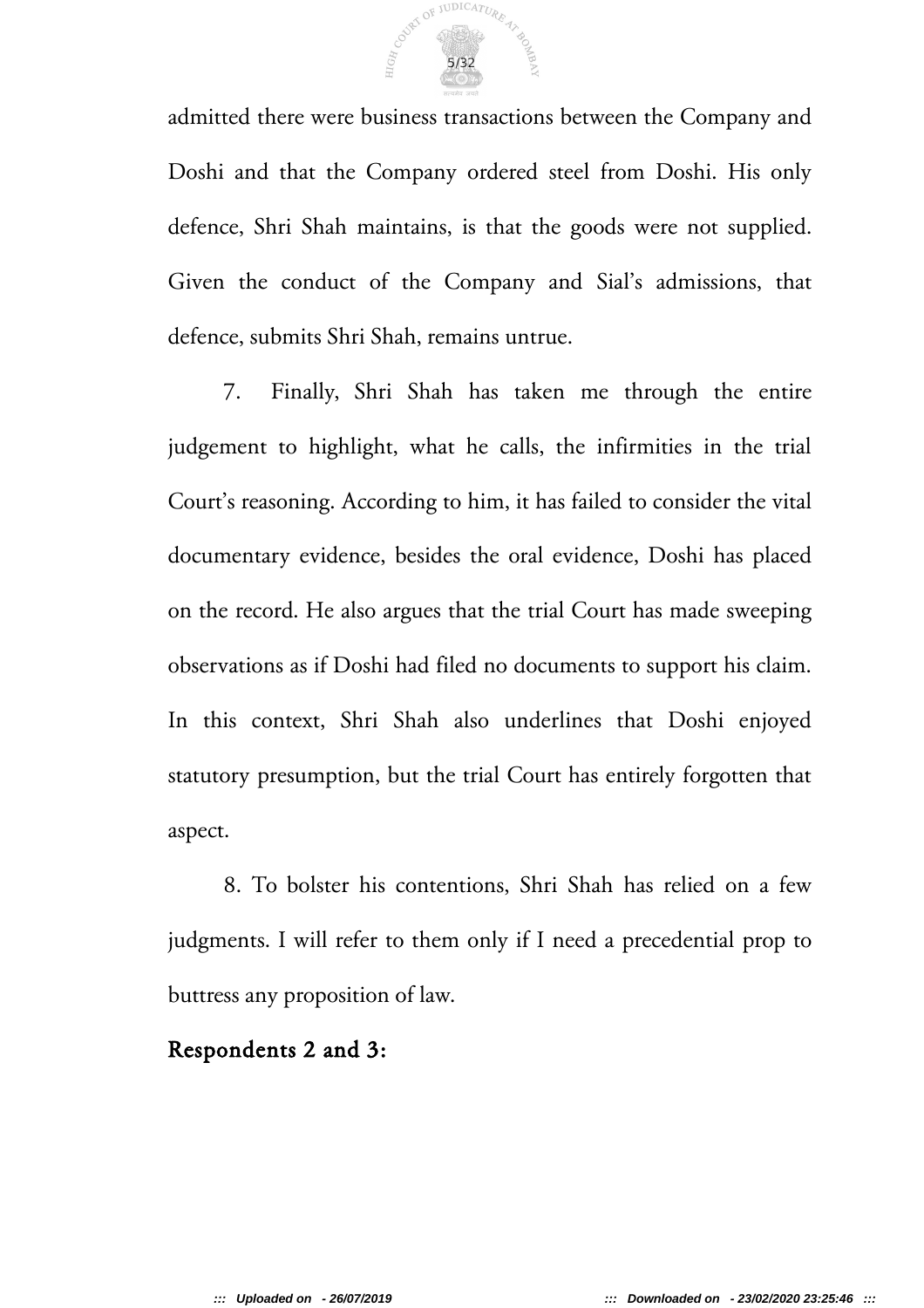

9. To begin with, Shri Ram Mani Upadhyay, the learned counsel for the respondents  $2 \& 3$ , insists this Court should have had before it the entire lower Court record (R&P) to let him examine all the proceedings and documents. In its absence, the rights of the accused might suffer.

10. To illustrate the need of R&P, Shri Upadhyay cited two examples: first, the complainant's sworn statement under Section 200 of Cr.P.C is not part of the appeal record. In its absence, he could not verify whether there are any contradictions between that statement under Section 200 and Doshi's evidence-in-chief. Second, he has also contended that the complainant has marked no documents. According to him, though the judgement refers to the documents, neither in the chief examination nor in the cross examination were they found mentioned. Even to establish that fact, he should have access to the records.

11. Then, Shri Upadhyay argued on the merits. And his submissions can be summarised thus: that Doshi has not discharged the primary evidential burden; that the Company ordered goods, but Doshi could produce no record to show he had actually supplied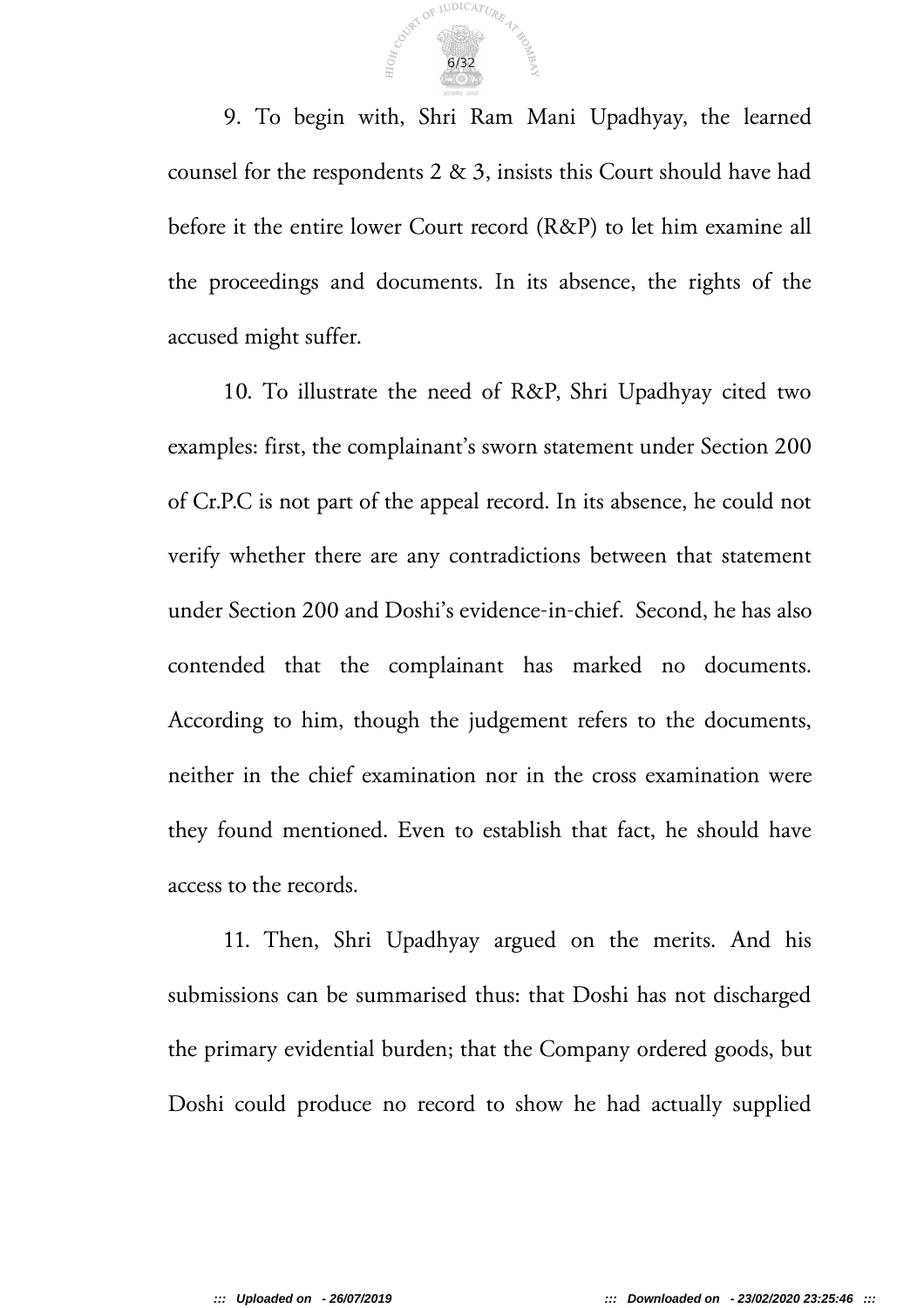

them; and that Doshi has failed to explain why he has taken cheques for Rs.6 lakh when the alleged debt is more than that. Accordingly, there is an element of doubt how Doshi secured the cheques, why he has taken three cheques instead of one, why the cheques covered only a part of the alleged debt, why the cheques were taken from three different cheque books, and why only dates on the cheques were stamped when the rest of the matter was handwritten.

12. Shri Upadhyay has also contended that Doshi has not examined his accountant who has prepared the statement of account. According to him, the respondents have effectively discharged the burden cast on them. To support his contentions, he has relied on Sachin Food Processors v. Sanjay[ 1 ].

13. Heard Shri Jatin Shah, the learned counsel for the appellant, and Shri Ram Mani Upadhyay, the learned counsel for the respondents.

#### Reasoning:

14. The dishonour of a cheque is a contractual breach. It involves civil consequences under the common law, besides the Negotiable Instruments Act and the Contract Act. But Parliament, 1 **[]** (2016) 2 Bom CR (Cri) 343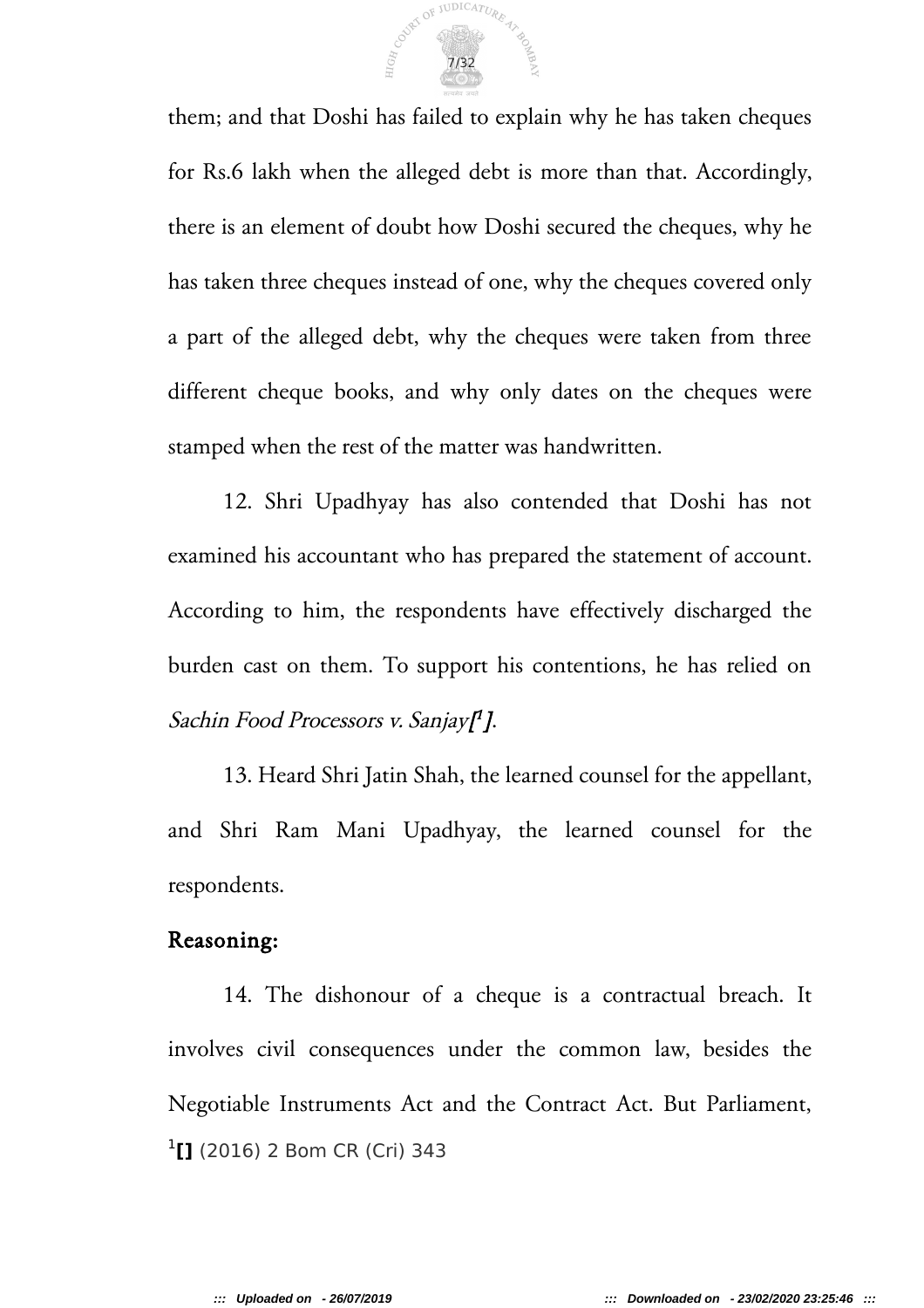

through Section 138 of NI Act, made it a criminal offence. Thus a civil breach has been transformed into a penal offence. For this reason, the courts regard the offences under Section 138 of NI Act as quasi-criminal.

15. That said, I must add that NI Act contains certain nonobstante provisions barring Code of Criminal Procedure from applying in its entirety. If conflict occurs, the NI Act prevails. But the standards applied for bringing the accused's guilt home have not been drastically varied, save the statutory presumption under Sections 118 and 139 of the NI Act. Still the guilt must be established beyond reasonable doubt.

16. Now, the admitted facts are these: Doshi's proprietary concern, which cannot be a different legal entity from its proprietor himself, has had business relationship with the Company. (And I have used the expression "Company" to include both the respondents, that is the Company and Sial, its Director). The Company admits that it had ordered supply of goods—steel—but Doshi did not supply them. The Company has not disputed the cheques but asserted that the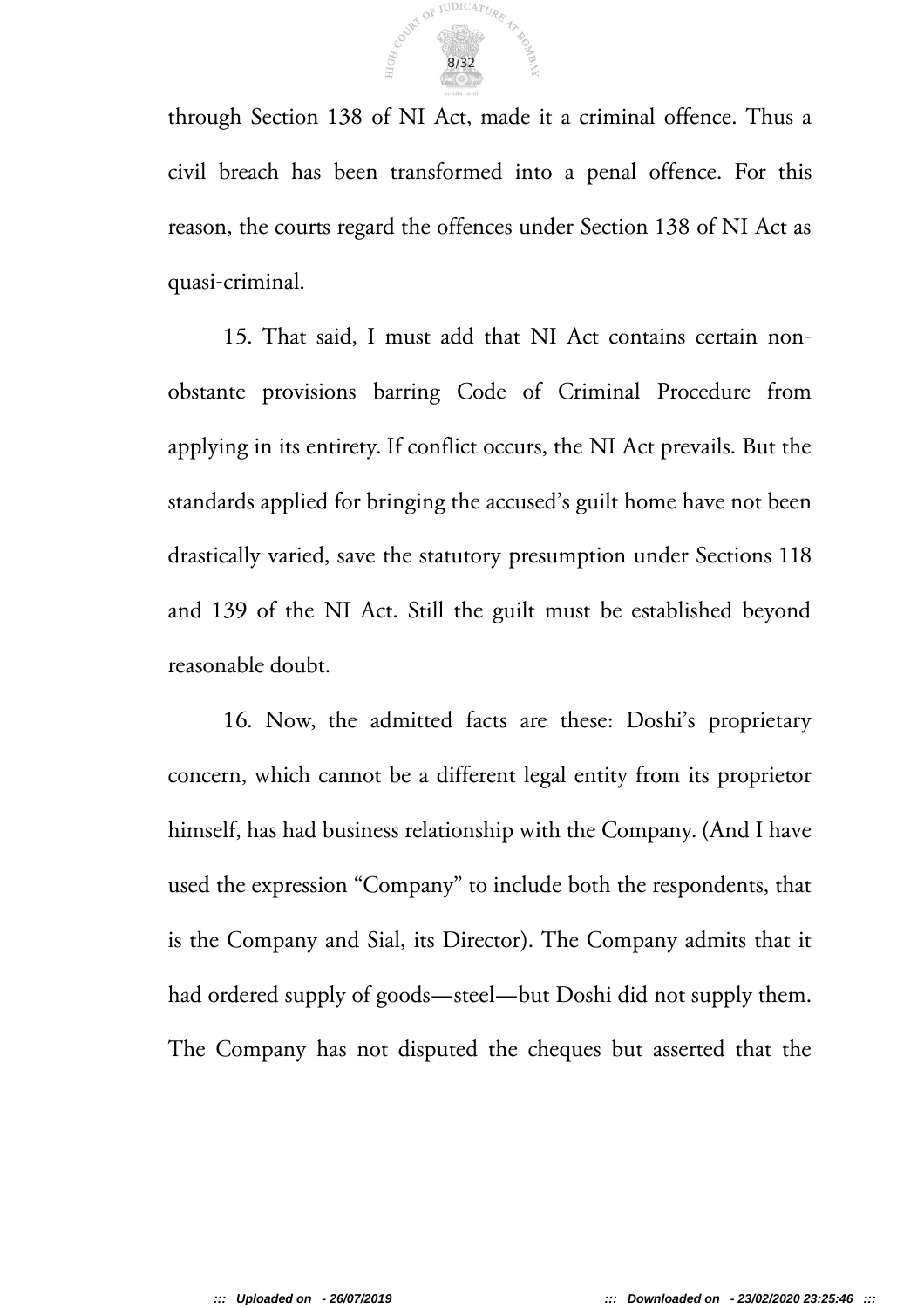

Company gave those three cheques earlier as security and that Doshi misused them.

17. The Company maintains that Doshi has not discharged the primary burden the law cast on him. Doshi counters this assertion by arguing that as the cheques stood admitted, Section 139 of NI Act springs into action. And, rebuttable as the burden is, the Company has not discharged that burden. There can be no quarrel, however, about the legal proposition that the accused can discharge its statutory burden under Section 139 either directly or indirectly—that is, based on the infirmities in the prosecution's case.

18. Now, before we analyse the rival contentions, we will see how the trial Court has returned a verdict of acquittal. For to upset a verdict of acquittal, we should have compelling circumstances. And the judgment under appeal must have been perverse. Presumption of innocence is undoubtedly a human right, as was held in *Ranjitsing* Brahmajeetsing Sharma v. State of Maharashtra[ 2 ] and Rajesh Ranjan *Yada @ Pappu Yadav v. CBI through its Director*<sup>3</sup>*]*. But the Supreme Court in *Bir Singh v. Mukesh Kumar*<sup>[4</sup>], holds that the complainant 2 **[]** (2005) 5 SCC 294 3 **[]** (2007) 1 SCC 70 4 **[]** Supreme Court's Judgment, dt.06.02.2019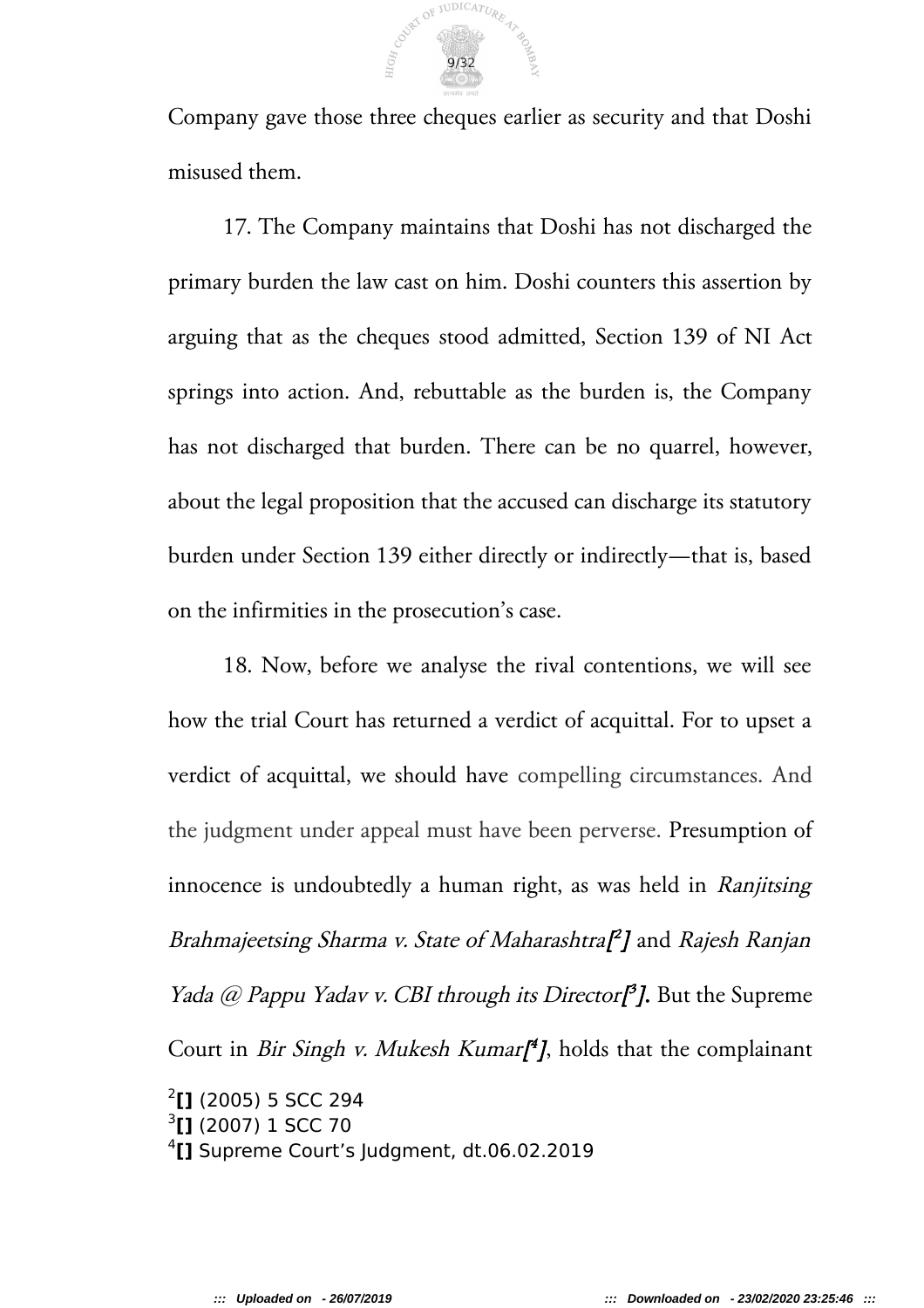

can establish the guilt by recourse to presumptions in law and on facts.

19. Let us examine the impugned judgment to ascertain whether it suffers from any incurable legal infirmities and perversity so in appeal we can reverse the findings and hand down a verdict of guilt. And this examination is in the backdrop of the rival submissions, too.

### I. The Technical or Procedural Objections :

# Does the non-availability of Record and Proceedings (R & P) affect the rights of a party to the Appeal?

20. The Company's counsel insisted that the Court should not proceed with the appeal without R & P. On the other hand, Doshi's counsel has contended that Doshi is a senior citizen who needs an early disposal of the appeal. According to him, the Company has been dragging the proceedings, despite this Court's asking it to get ready with the matter early.

21. This issue need not detain us for long. An appeal filed and the respondent notified, it is for the respondent to be ready with the matter. We can presume that, as the appeal is between the same parties, they know about the developments before the trial Court,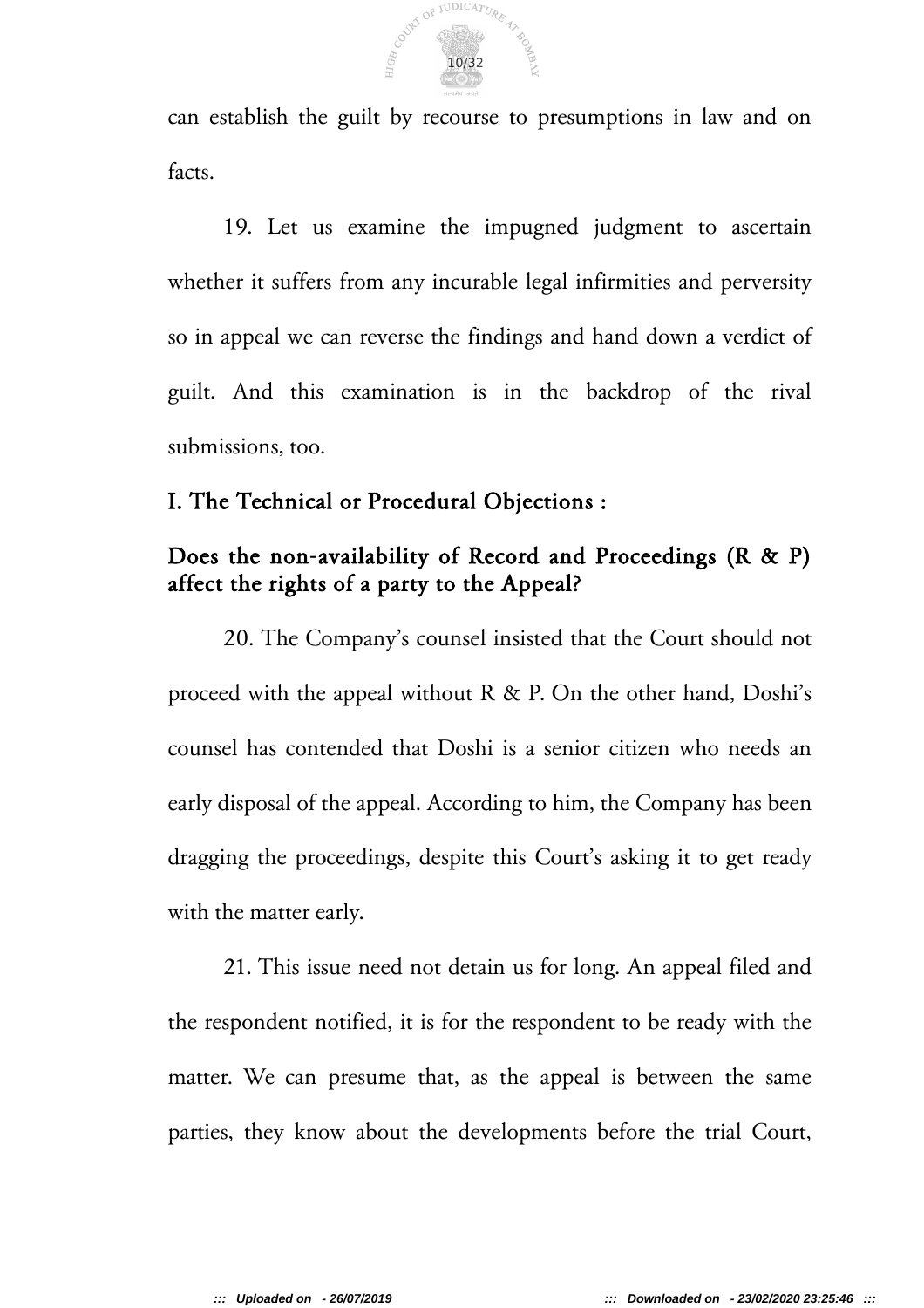

what proceedings were taken there, and what documents, if any, were marked and relied on. We can as well presume that the parties on either side have secured the certified copies of the trial Court's record, to prepare themselves in the appeal.

22. Usually, the appellant is expected to file in appeal the trial Court's record. If the record is voluminous, the appellant then files the pleadings and all the documents that are material for the Appellate Court to dispose of the appeal. In this context, we may examine Section 385 of Cr. PC. It deals with the procedure for hearing appeals not dismissed summarily. It requires the Appellate Court to give notice "of the time and place at which such appeal will be heard" to the appellant or his pleader; to the Public Prosecutor; to the complainant if the appeal is from a judgment of conviction in a case instituted upon complaint; and to the accused if the appeal is under section 377 or section 378. The Appellate Court should also furnish them with a copy of the grounds of appeal.

23. Then, Subsection mandates that the Appellate Court should send for the record, "if such record is not already available in that Court," and hear the parties. Of course, if the appeal is only about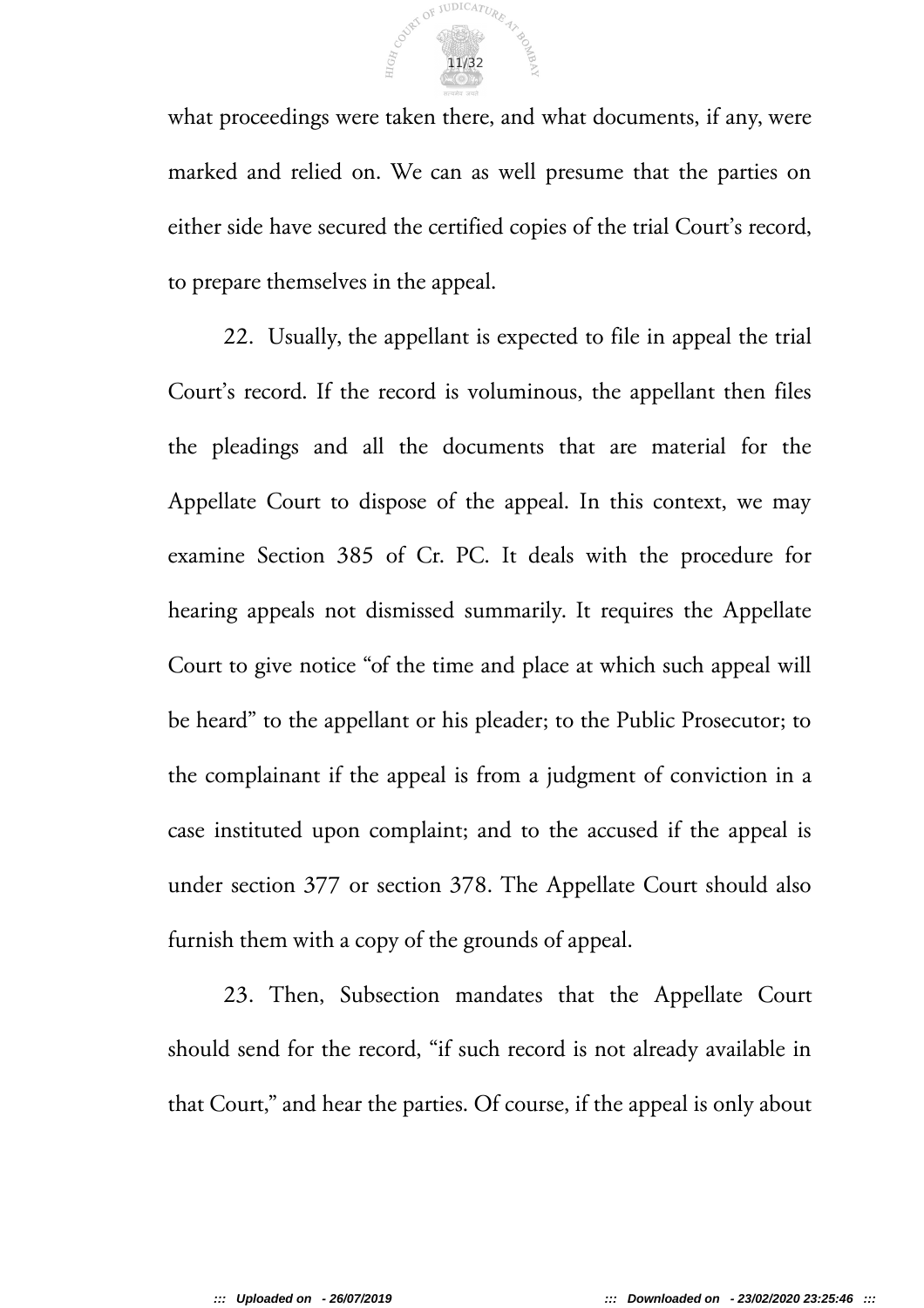

the extent or the legality of the sentence, the Court may dispose of the appeal without sending for the record.

24. Here, the appellant-complainant has filed all the material documents, including the evidence, along with the grounds of appeal. Yet what the respondent-accused wants, as his counsel insists, is the complainant's statement under Section 200 of Cr PC. True, different High Courts have taken different views on whether it is mandatory for the Judicial Magistrate to examine the complainant under Section 200 in a case under the NI Act. But a Division Bench of this Court, in *Maharaja Developers v. Udaysingh Pratap Singh Bhonsale[<sup>5</sup>], has* held that the non-obstante clause in Section 142 of the N.I. Act does not relieve the Magistrate of his duty to examine the complainant and his witnesses on oath under Section 200 of Cr. P.C.

25. That said, does the non-availability of the R&P from the trial Court stymie the appellate proceedings? Indeed, the unavailability of a material document may prove fatal to the appeal proceedings for either party may stand prejudiced. I will confine the discussion to the document the respondent-accused wanted to have access to: the complainant's statement under Section 200 of Cr PC. 5 **[]** 2007 (3) Crimes 550 (Bom)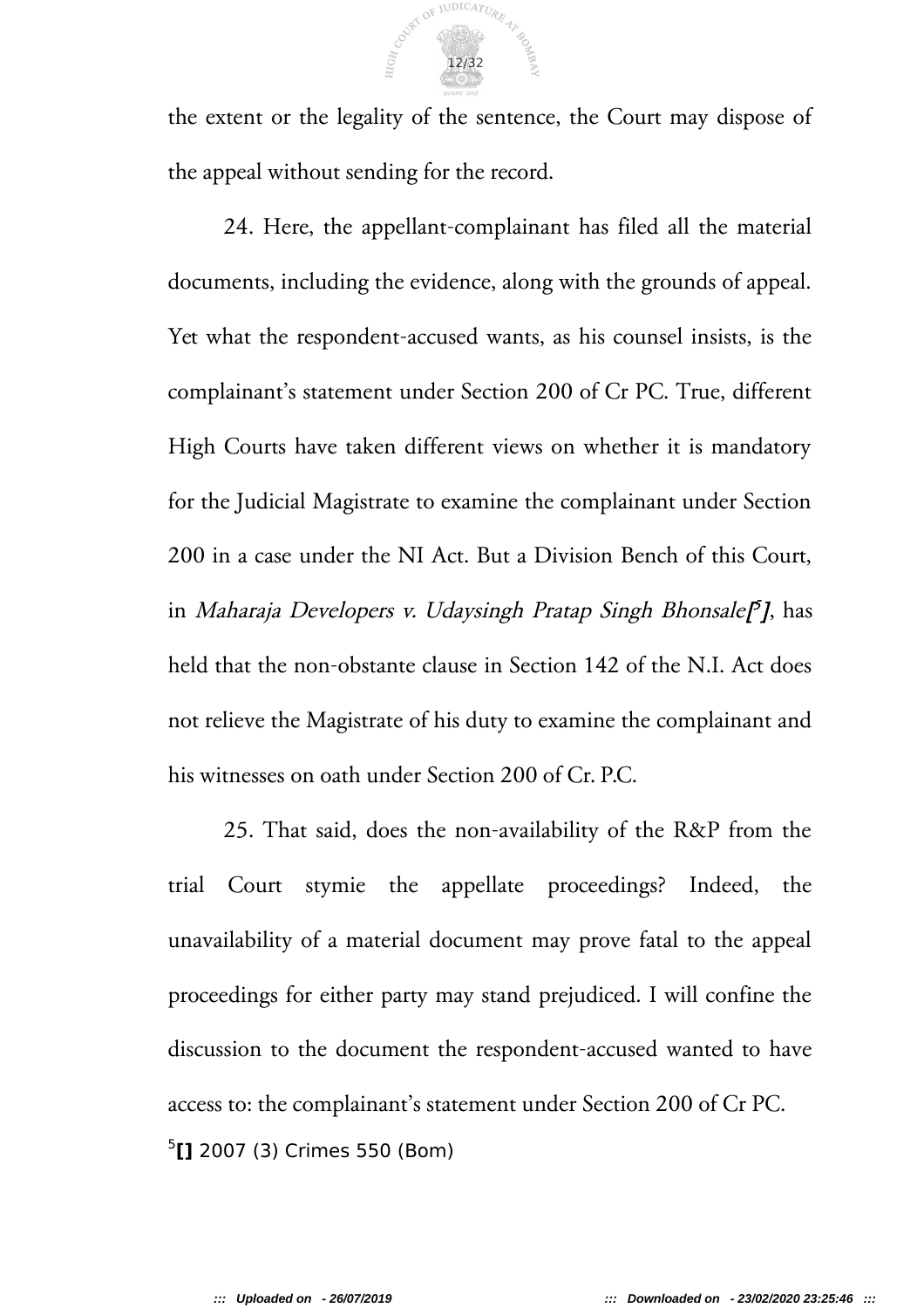

26. While taking cognizance of an offence, the Magistrate examines the complaint on oath and the witnesses present if any. Then, the Magistrate reduces to writing only "the substance of such examination". This substance aids the Magistrate to form a prima facie opinion about the case. In other words, it is to discover the truth or otherwise of the allegations made. It is for deciding the question purely from the complainant's viewpoint, with no reference to the possible defence. Thus, the procedure under Section 200 Cr PC is non-adverserial. And what is recorded is not the complainant's verbatim statement, only the substance or gist. Therefore, it is not a piece of substantial evidence to be used to contradict or discredit the complainant.

27. That apart, let us examine the conduct of the Company and its Director, that is the respondents. Doshi filed this appeal in 2014. Soon the respondents received notice. If we examine a couple of docket orders in 2016, the respondents' intention comes to the fore:

 "None appears for the respondent. By way of last opportunity to the respondent …stand over to 18.01.2016." On the next successive dates until November 2017, there was no representation.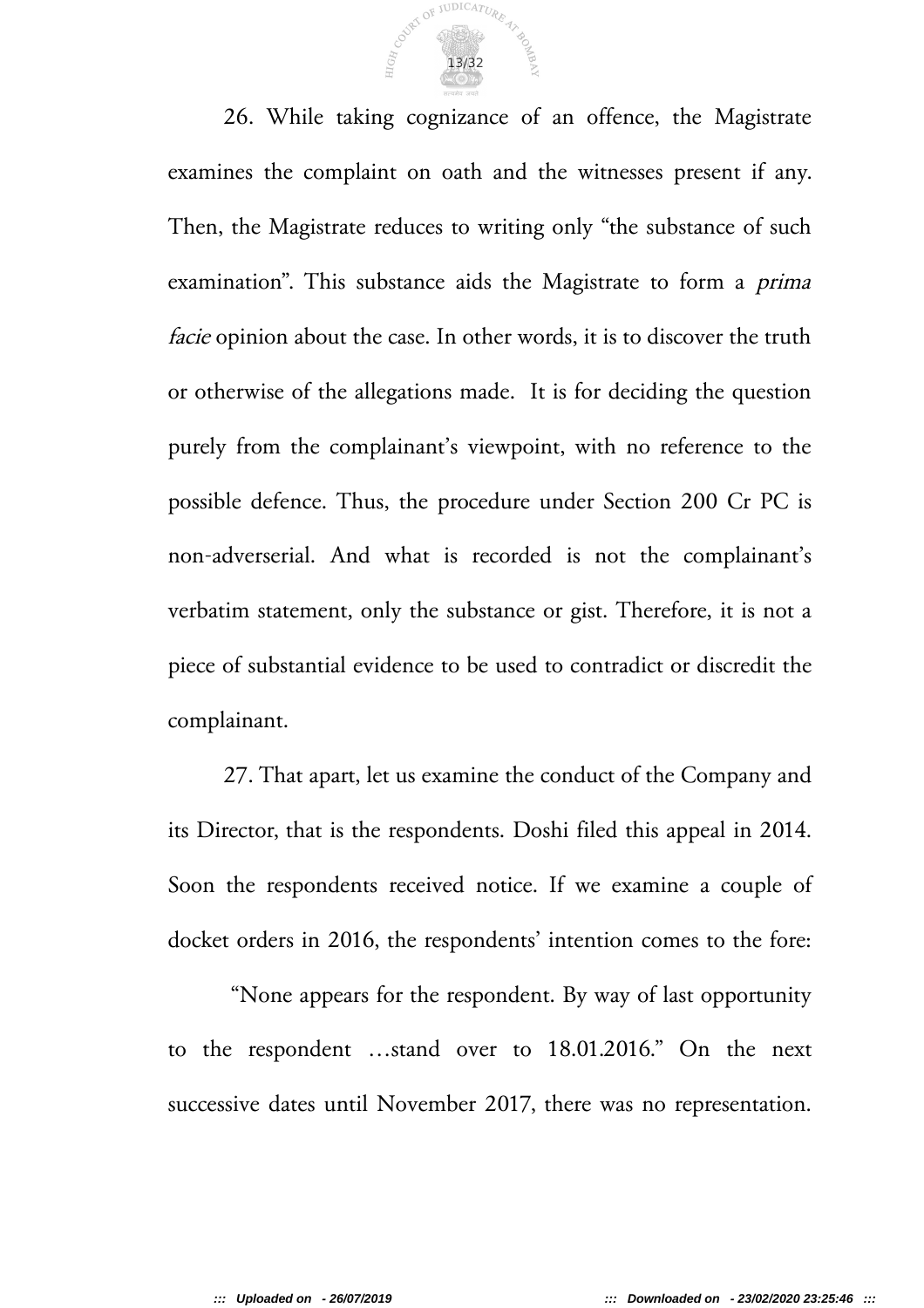

On 7th June 2019, the Court observed that if on the next date, the respondents are not ready, the Court may take further steps. On the next date, the Court noted, "Post the matter on 25th June 2019. No further adjournment shall be granted. If the respondent's counsel does not appear on the next date, the Court will view his conduct seriously." On the next couple of dates too, the position did not improve. Then, under the compelling circumstances, the respondents advanced their arguments.

28. As a result, I hold that the Company's non-access to the "substance" under Section 200 Cr PC., does not materially affect the course of appeal, nor does it prejudice the Company.

### The Admissibility of Documents:

29. The Company's counsel has argued that though Doshi has filed many documents, he has not properly marked them. The judgment contains no schedule showing the list of documents—a practice essential for the appellate courts to know what documents have been legitimately brought on record. As the Company's counsel has rightly contended, not all documents placed on record would automatically get marked or admitted.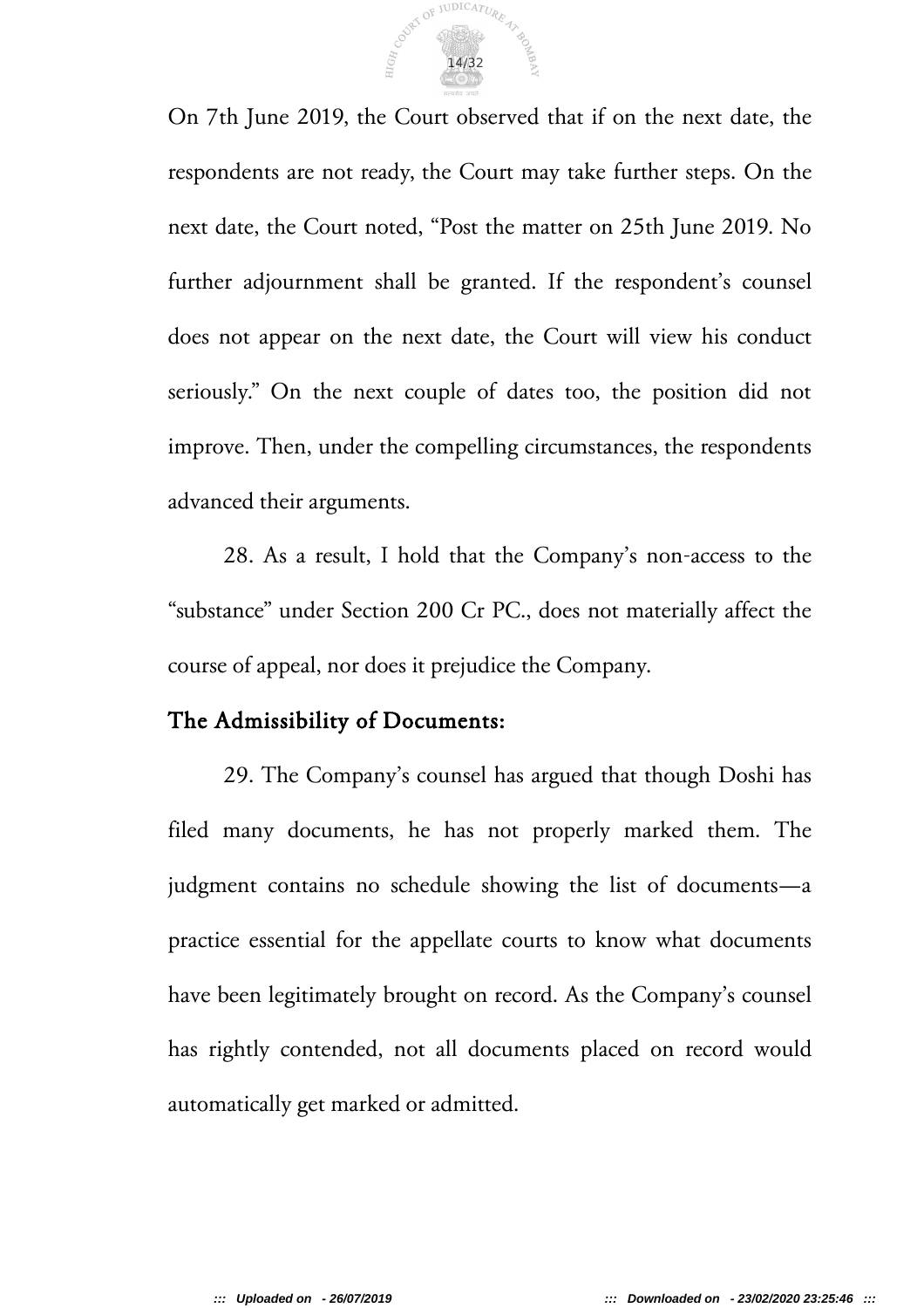

30. To steer the case clear of this controversy, I have considered only those documents that have been mentioned in the judgment as admitted.

### II. On the Merits:

### (a) What is a Proprietary Concern?

31. Regrettably, the trial Court seems to have been caught in a conceptual confusion on this point. It has observed that M. C. Doshi, who deposed as P.W. 1, has no proper authorization to present the complaint and to produce the evidence "on behalf of the complainant company." It further observes that the "complainant company firm" is a proprietary firm and Doshi is its proprietor, "duly authorized by complainant firm in this regard." Then, it concludes that "there is no any as such documentary proof available on record to substantiate this fact."

32. A company is an incorporated body corporate—a legal entity on its own. A firm, that is a partnership firm, is not. But Section 141 of the NI Act makes, by legal fiction, even a firm a legal entity, on a par with a company proper. So for Section 138, there is little difference between a company and a (partnership) firm. The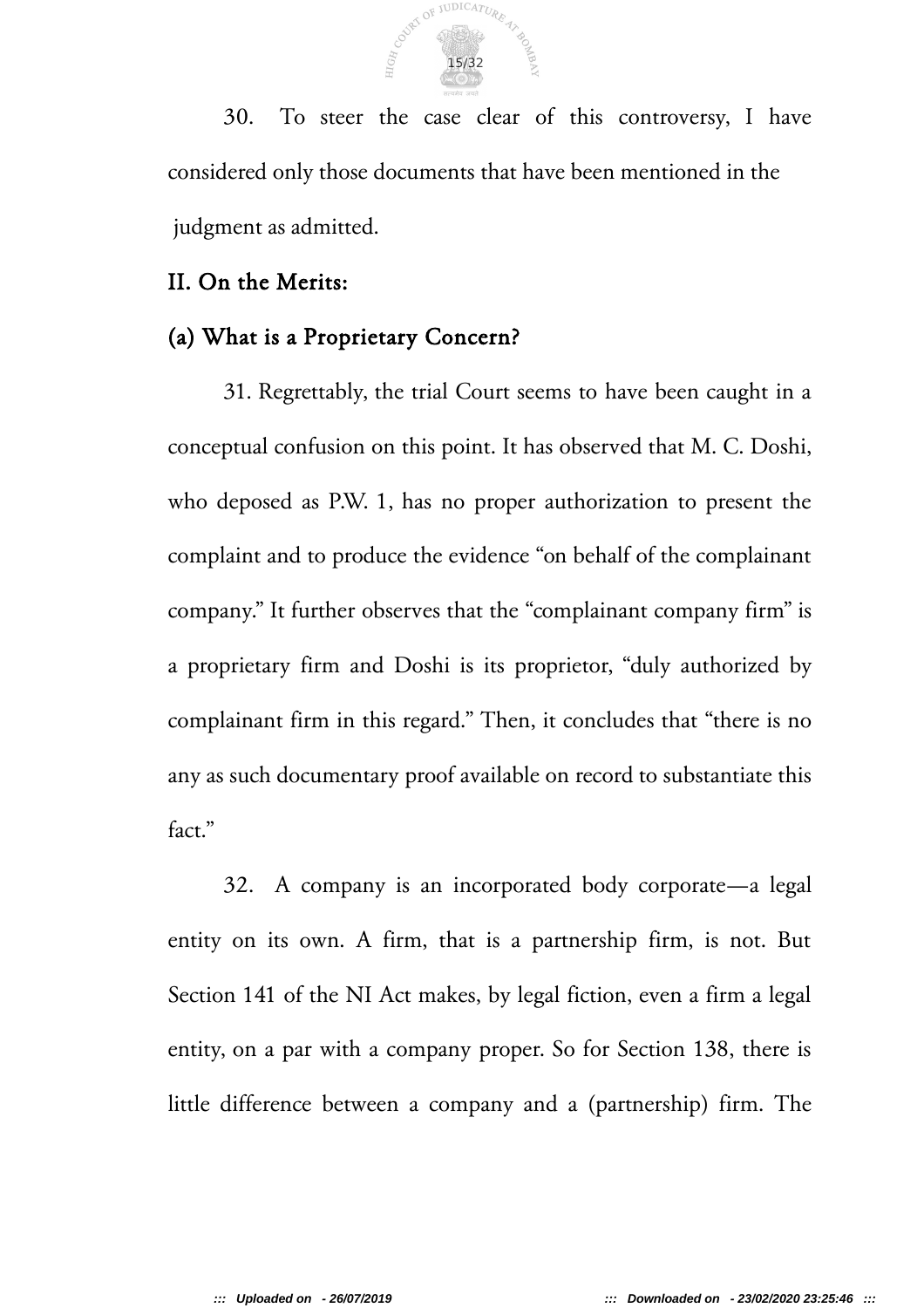

explanation appended to Section 141 clarifies that (a) "company" means anybody corporate and includes a firm. By extension, a partner must be likened to a director. Though a mere association of individuals cannot be termed a firm, yet the explanation to Section 141 makes it so. Even an unregistered partnership firm—that is, an Association of Individuals—must also be treated as a firm for the offences under Section 138 of NI Act.

33. The remaining category is the "proprietary concern." A proprietary concern, I may note, is neither a company nor a firm not even an association of individuals. It is no legal entity, either. A proprietary concern is set up by an individual; in fact, it is the individual described with a varied or fancied name, or even purely with his or her own name. If more than one person join, then it becomes a partnership firm, a limited liability partnership firm, or a company. It may even become a simple association of persons, as permitted under Section 141 of NI Act.

34. The proprietary concern, however, is an unincorporated business entity, if it were an entity at all. Its registration, if any, is for fulfilling other statutory purposes, such as licensing by a civic body or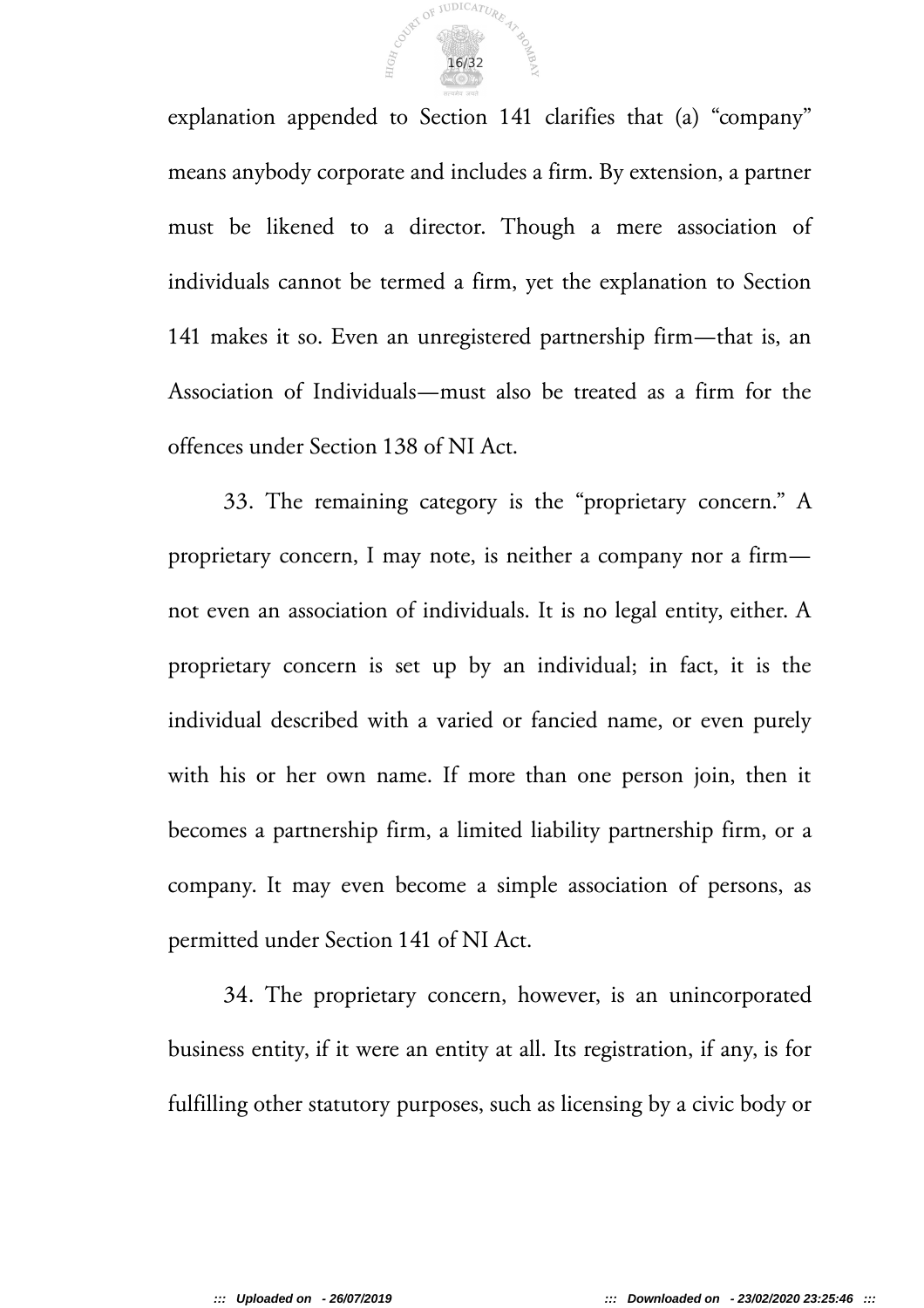

taxing authority. Though it is usually called "the sole-proprietary concern", the expression "sole" is tautological—saying the same thing twice. There can be no more than one proprietor, after all. In this statutory backdrop, let us examine the trial Court's findings on this point: Who is the complainant?

### (b) Who is the Complainant?

35. The trial Court takes note of P. W. No.2's evidence. He is the official from the payee bank, that is the complainant's banker. The witness has deposed that BC Doshi is the proprietor; he produced a copy of account opening form, too. Despite that, the trial Court concludes that Doshi has no proper "authorization" to present the complaint "on behalf of the complainant company." To repeat, in relation to a proprietary concern, its Proprietor getting authorisation does not arise. The proprietary concern and the proprietor are but one; there is no dichotomy.

36. Here curiously, perhaps adding to the trial Court's discomfiture, the proprietor has sued in the assumed name; that is, in the proprietary concern's name. As it is not a legal entity, no proceedings could be maintained in its name. It is, actually, the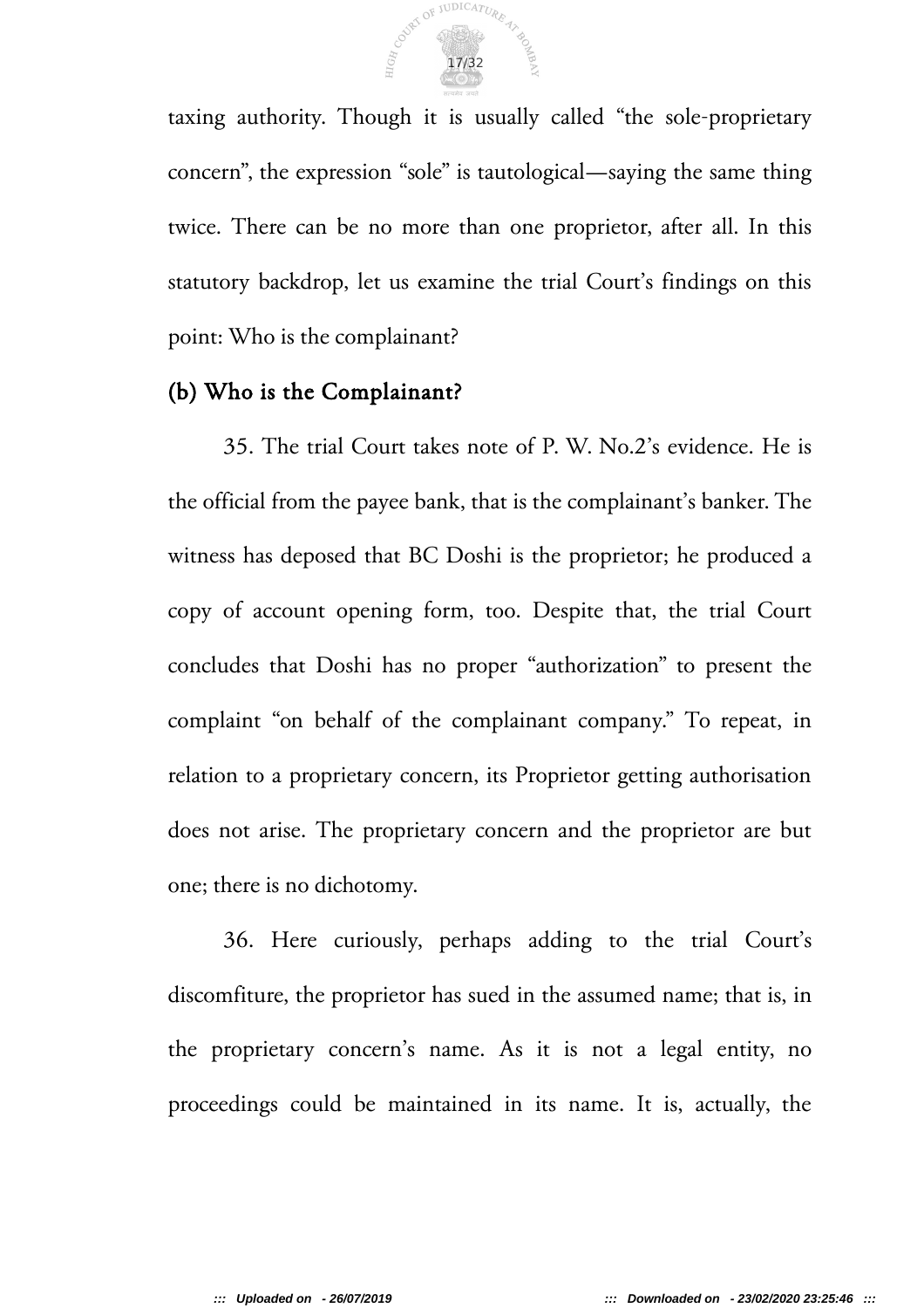

proprietor who should have sued or who is deemed to have sued here. First, this issue has never been raised in the trial Court, so it passed sub silentio. Second, it is a curable defect; therefore, no need to make adjudicatory mountains out of procedural molehills.

### Were the Cheques given as Security?

37. The Company and its Director contend that the cheques were given as security, but Doshi misused them. To justify this assertion, the Company has argued these aspects: (a) Doshi has failed to explain why he has taken cheques for Rs.6 lakh when the alleged debt is more than that. (b) Doshi has claimed to have taken the cheques on the same day; then, he could have taken one cheque, instead of three. (c) Doshi has taken all the three cheques on the same day, they must have been in a series, but they are from three different series. And (d) though the cheques were handwritten, the dates were stamped. So it wanted the Court to conclude that the cheques were given as security.

38. Admittedly, the Company and Doshi have business relations for many years; Doshi supplies steel to the Company. They have a continuing account. In other words, the transactions are not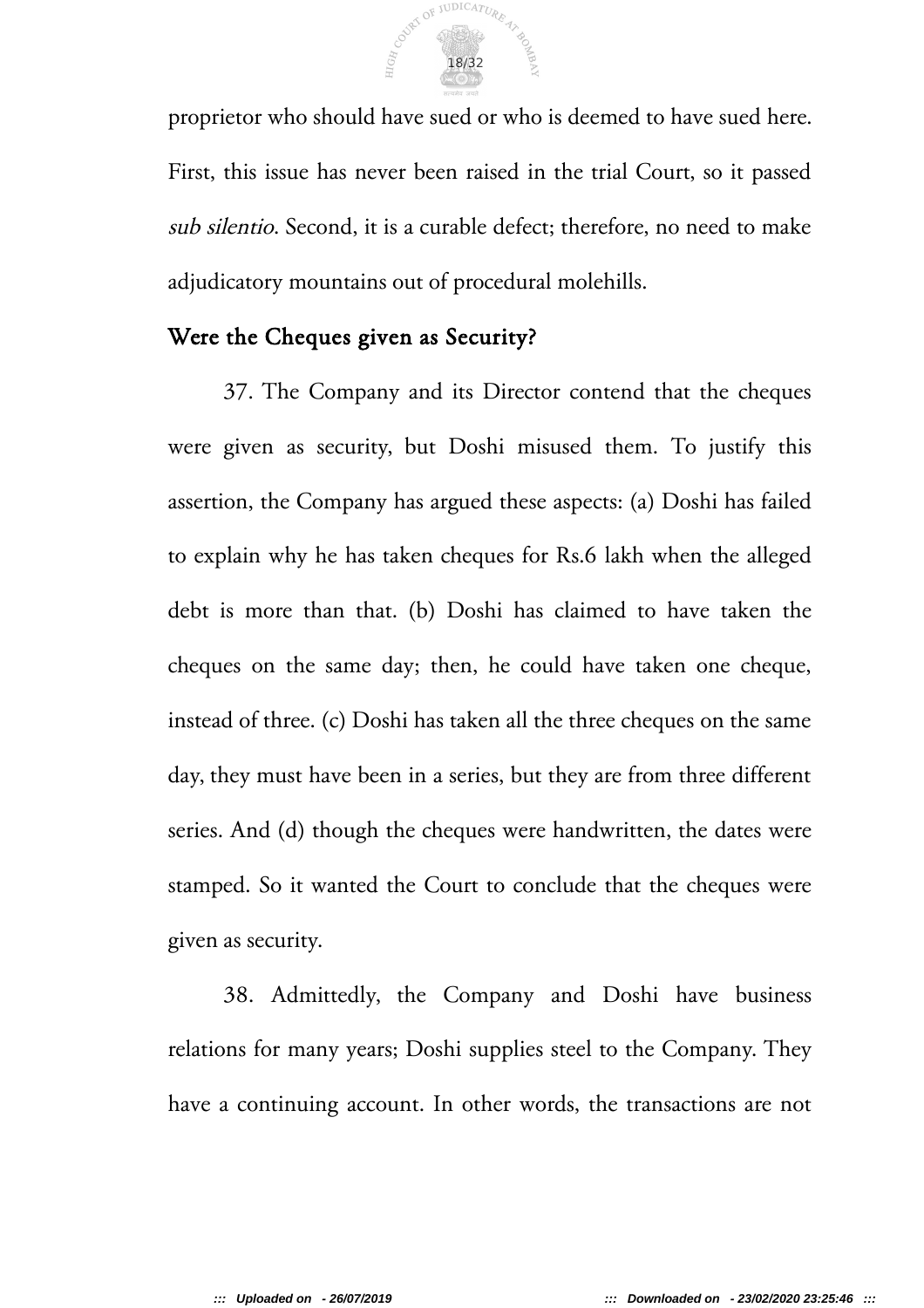

singular or watertight. Based on the Company's orders, Doshi keeps supplying; periodically they draw up accounts showing the amount due; and, on demand, the Company continues to pay the amounts for the supplies it has received. There can be no individually corresponding transactions of supply and payment.

39. To illustrate that there had been business transactions during the relevant period, Doshi produced before the trial Court (a) the copies of invoices No. 161/08/-09, No. 167/08-09 and No. 014/09-10, as Exts. P-6 to P-8. Then, he has also produced the copies of Challans No. 161/08/-09, No. 167/08-09 and 014/09-10, as Exts. P-9 to P-11. And of much significance is the statement of account with a heading "confirmation of accounts" for the period from 01.04.2009 to 15.01.2010, drawn up by Doshi and acknowledged by the Company. It was marked as Ext. P-12. On all these documents, Sial signed as the Director, under the Company's seal. These documents have not been disputed. The Company's only defence in the face of these admitted documents is that Doshi did not supply the goods. We will come to that later.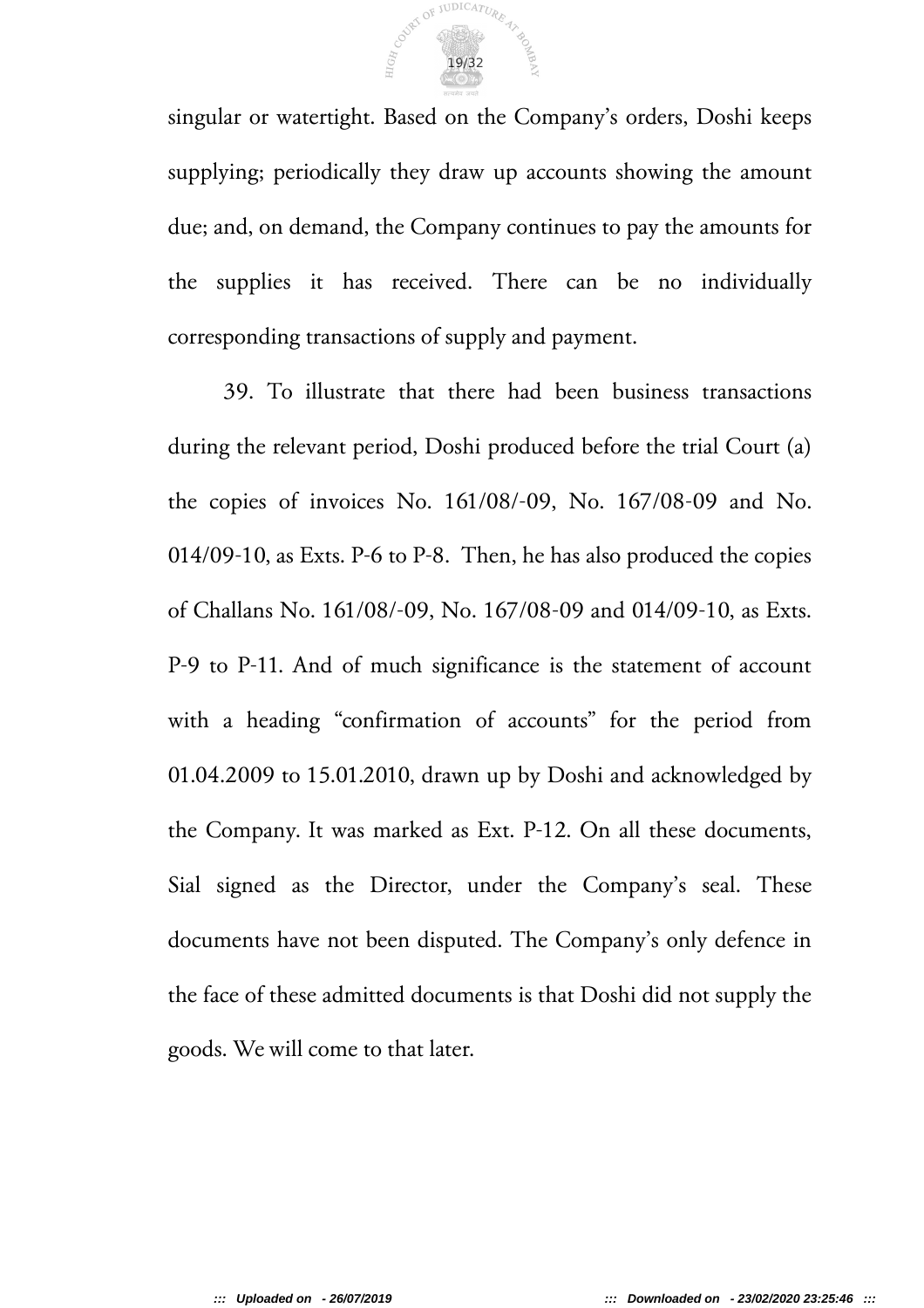

40. We have already seen that the transactions between the parties were continuous and the accounts were drawn up periodically. The statement of account (Ext.P12) begins with an opening balance of Rs.7,02,753/- and with a closing balance of Rs.13,77,046/-. Of this amount, Doshi wanted the Company to partially clear the dues. So the cheques.

41. Then, why did Doshi not take a single cheque? But it is not a question of taking; it is a question of giving. It is the Company that gave the cheques. For whatever operational convenience, the Company might have given three cheques, instead of one.

42. Next comes another question: Whey didn't the cheque cover the total liability? The statement of account reveals the outstanding amount as Rs.13,77,046/-, and this document has not been disputed. It has begun with an opening balance of Rs.7,02,753/-. The Company always enjoyed, it seems, a credit facility, and it could keep, perhaps, a margin of about seven lakhs. So of Rs.13,77,046/-, it issued cheques for six lakhs, again keeping a margin of about seven lakhs again. And a cheque can always be given, as Section 139 declares, for discharging a debt in full or in part.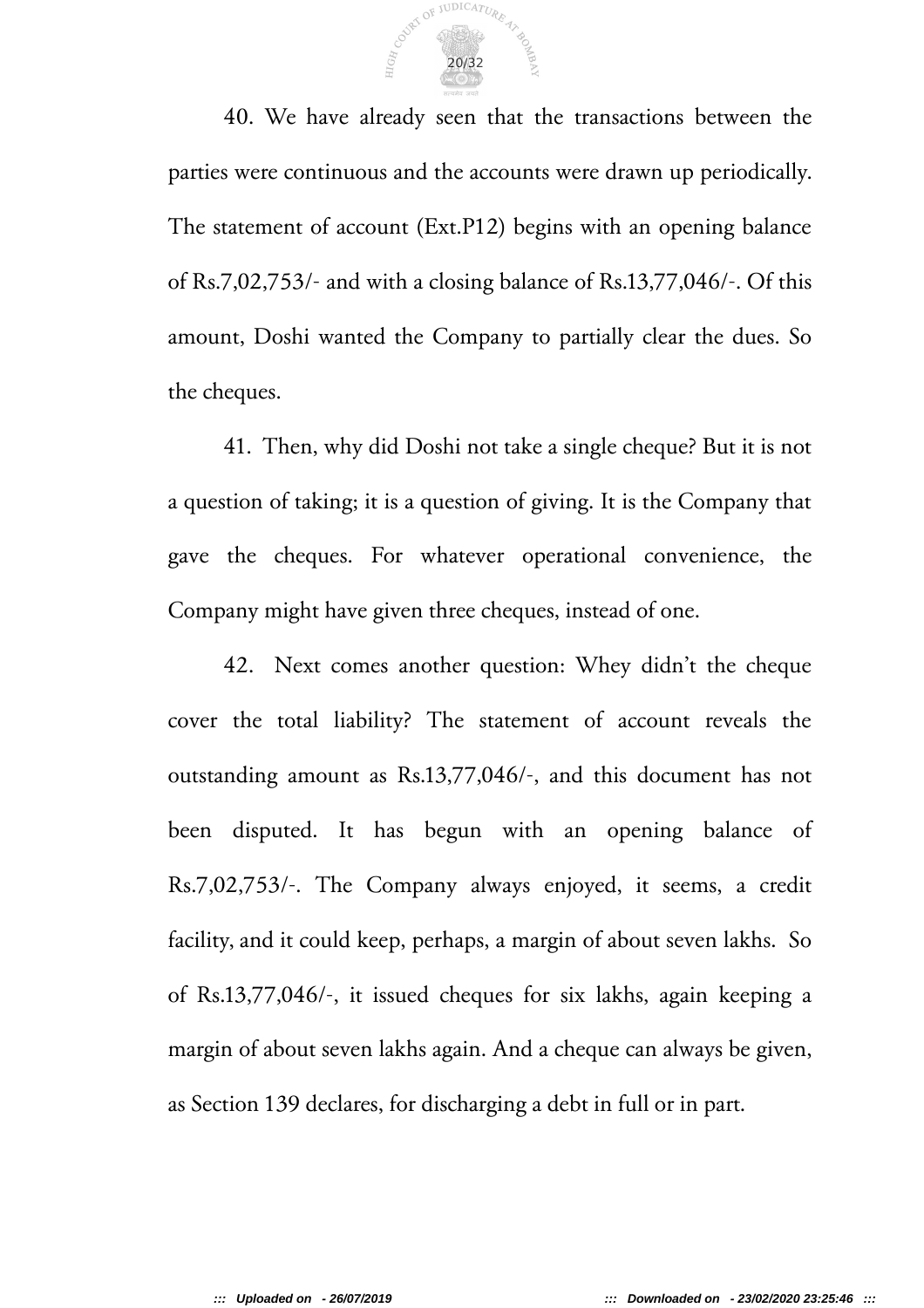

43. The next question in this context is, why did the cheques were dated with a rubber-stamp, though they were handwritten? The answer is not far to seek. It is a matter of practice; it is a matter of convenience. In business transactions, the dates are certain and repetitive, but not the amounts, which have to be given both in words and figures. So a preformatted rubber stamp is the last thing any business could employ. In other words, it is unusual, even impossible, to find a business concern using rubber-stamps to write words and figures on a cheque. It may use a typewriter or a printer, though. The date-stamp, on the other hand, is a devise that will have days, months, and years rolling circularly. So, stamping dates on cheques is a matter of convenience. And such stamping cannot affect the cheques' validity. By the same reckoning, a date-stamped cheque should not be fatal to the complainant's case.

44. Now comes the last question: If the cheques had been given on the same day, why did Doshi take them from three different series? First, no law prohibits such a course—that is, a debtor drawing multiple cheques from different cheque-book series, to be given to a payee on the same day. Let us think on the converse. A person gives,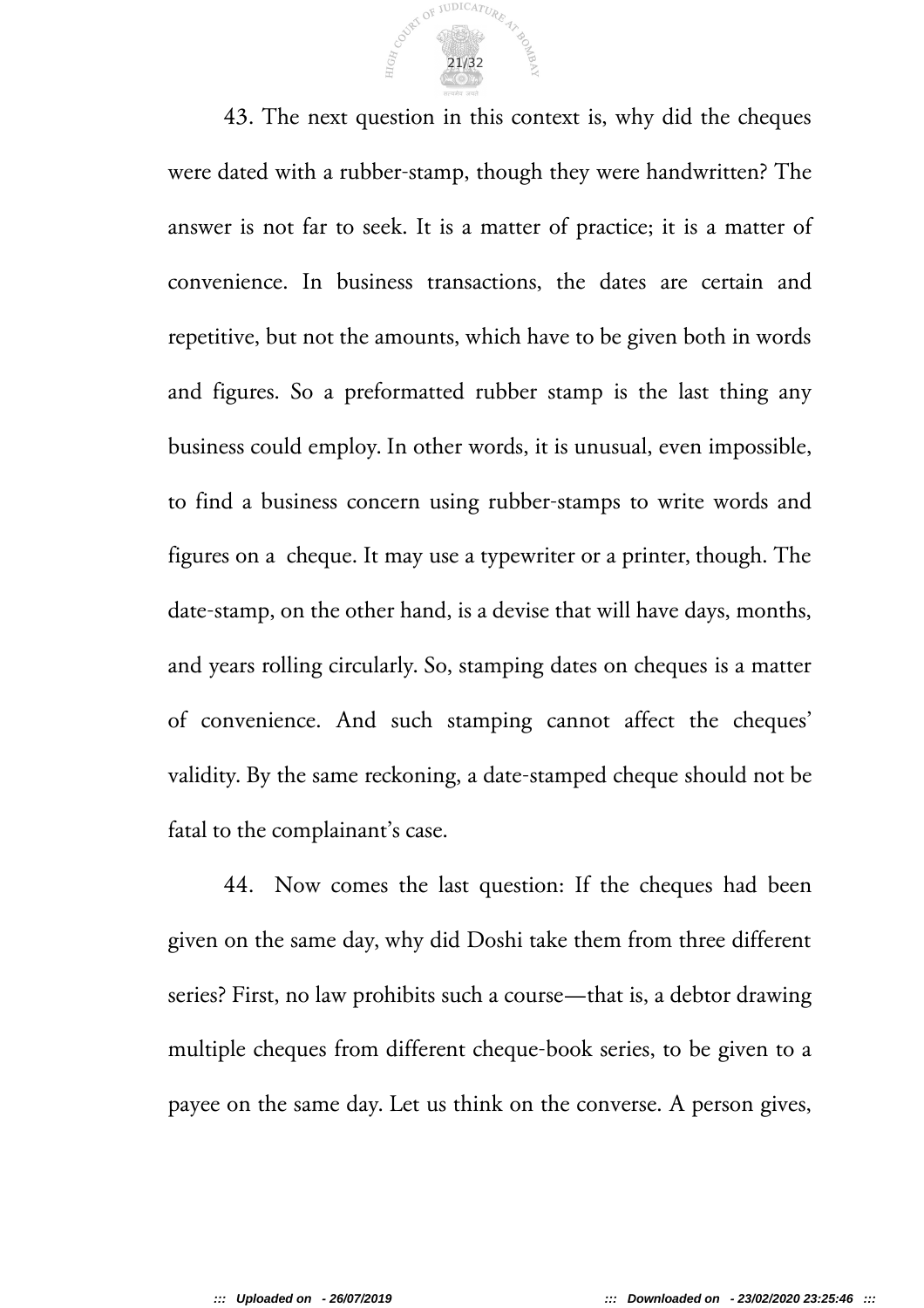

say, three cheques, drawn on the same day. But the cheques were not from the same cheque book. Unwary or impressed by the fact that there is no legal prohibition, the creditor accepts them. Once they are dishonoured, in the ensuing litigation, is it not the surest way for the accused to set up a defence of variation in the cheque series and get away? Improbable the conduct may be, unusual the practice may be, but not impossible. And in the least illegal.

45. The Company has insisted, as the trial Court has observed, that there is no concrete and reliable evidence on Doshi's part about who has signed these cheques, who has filled the contents of these cheques, or who delivered these cheques to Doshi. In that context, the trial Court has found that "neither in the complaint, nor in the statutory demand notice, and nor in its evidence," Doshi pleaded when the Company issued the cheques, or when "the amount of the present subject cheques had become due and payable".

46. Who signed the cheques, who filled the contents, and who delivered the cheques are all questions of statutory presumption, and the answers are self-evident. The trial Court's skepticism about when the cheques were issued and when the amount became due, I am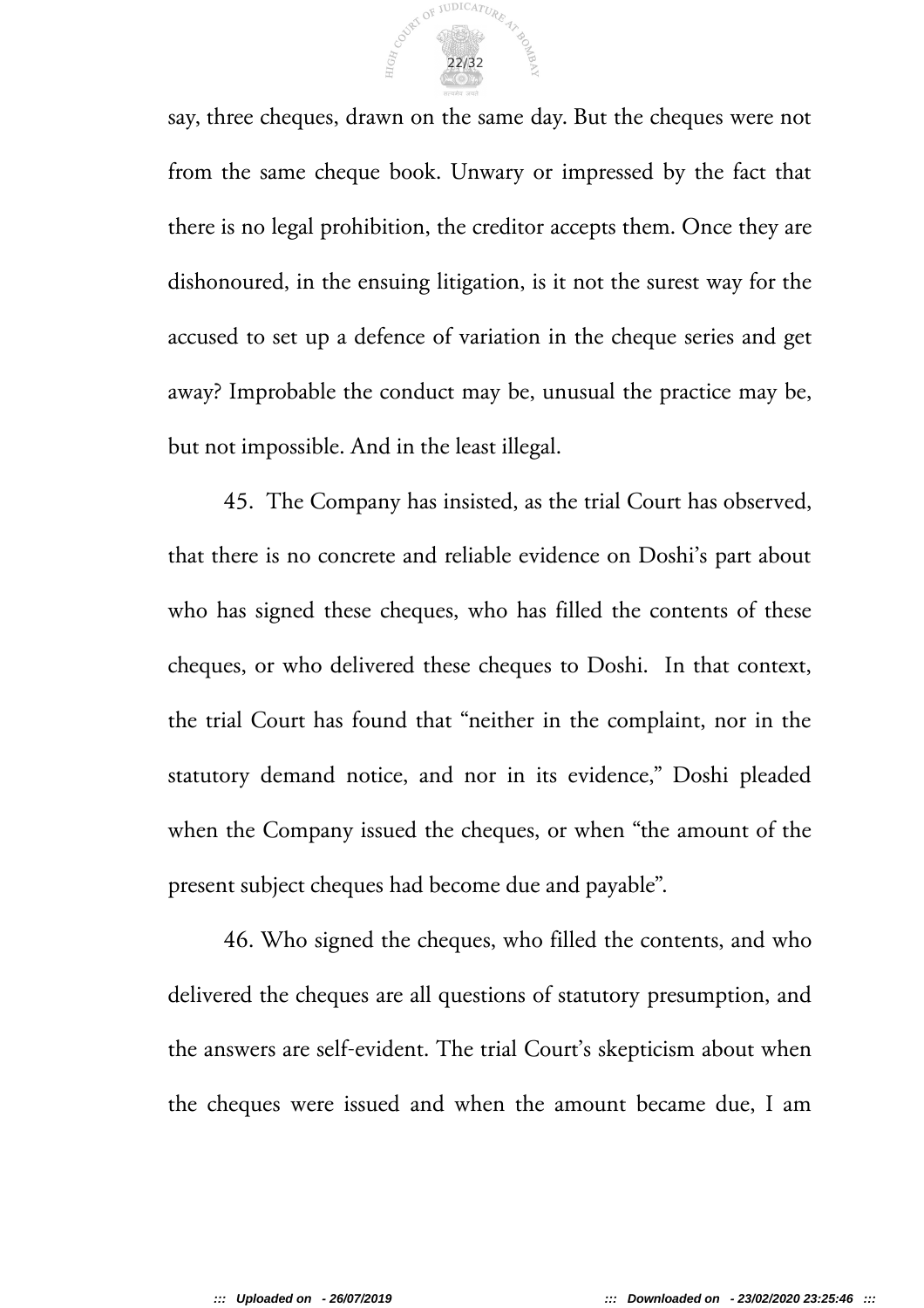

afraid, is ill-founded. A cheque is presumed to have been drawn on the date it bears, and it becomes due on the same date. There can be no cheque bearing one date and becoming payable on some other date. If at all a cheque is post-dated, it remains a bearer instrument until that date arrives.

47. So, in the absence of any countervailing evidence placed by the Company, we must reject its contention that it had given the cheques as security. As the cheques were admitted having been issued, the Company must have discharged the twin burden: that the cheques were given as security, and that they did not receive the goods. About the Company's assertion that it had given the cheques to Doshi as security, it has placed no evidence. Nor has it elicited anything from Doshi in the cross examination. In fact, issuing cheques as security and not receiving the goods are two different things; one cannot disprove the other. Giving cheques as security, to be explicit, is unconnected with not receiving the goods.

### Have the Goods not been Supplied?

48. The Company has admitted that it had ordered steel, but Doshi did not supply the goods. In that context, the trial Court has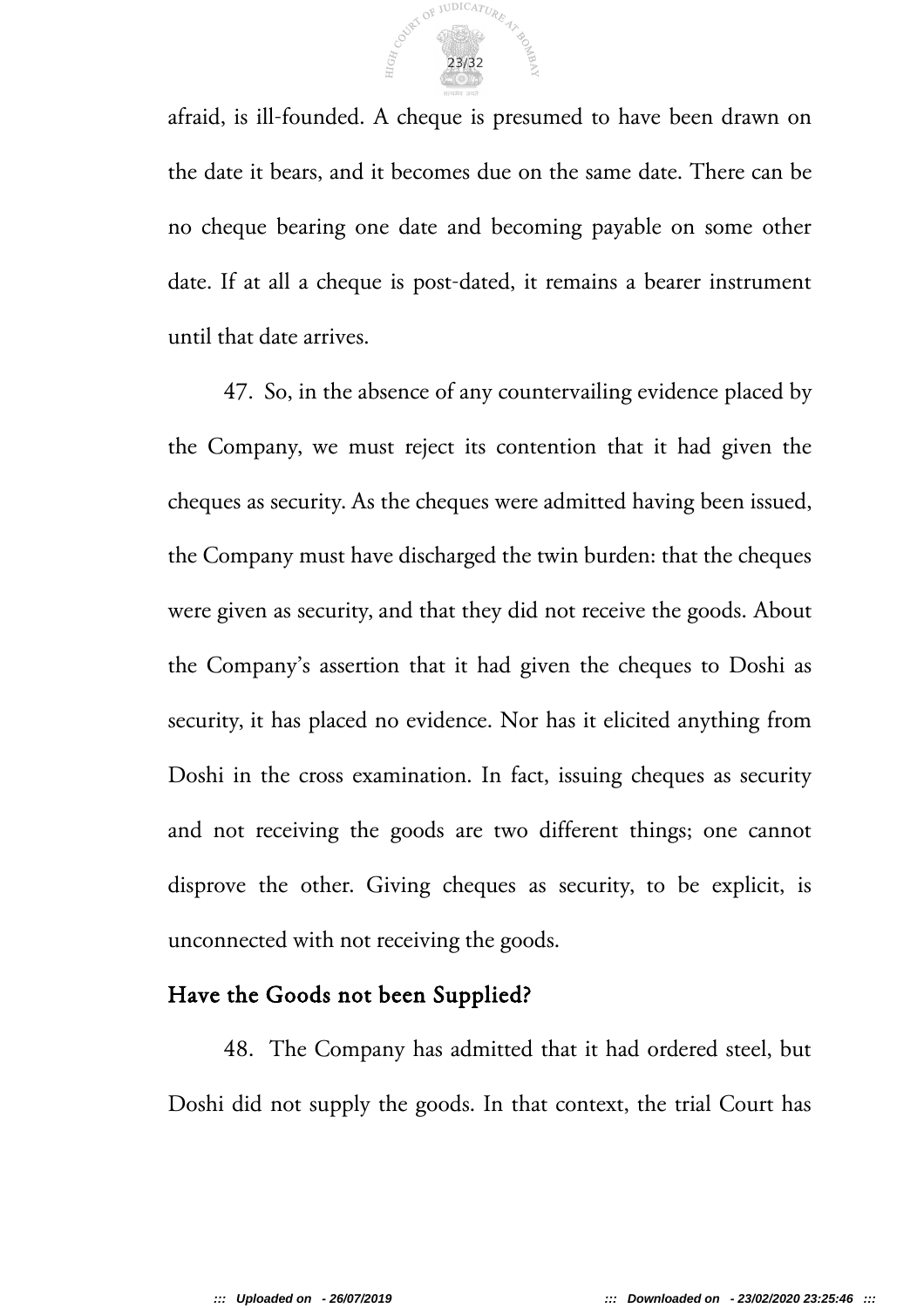

concluded that Doshi was under a statutory obligation to prove that the Company issued the cheques to discharge "the existing legally enforceable debt/ liability", but he failed to discharge that burden.

### (a) The Presumptions:

49. To answer this contention, we must examine the statutory position under the NI Act, especially Sections 118 and 139. Under Section 118, the presumptions cover (a) consideration, (b) the date, (c) the time of acceptance, (d) the time of transfer, (e) the order of indorsements, (f) the stamps used, and (g) the holder in due course. For our purpose, (a) (b) are important. Until the contrary is proved, there shall be a presumption (a) that "every negotiable instrument was made or drawn for consideration." And as to the date, the presumption must be (b) that every negotiable instrument bearing a date was made or drawn on such date.

50. Now we will examine Section 139 of the NI Act. And the provision reads:

"139. Presumption in favour of holder: It shall be presumed, unless the contrary is proved, that the holder of a cheque received the cheque of the nature referred to in section 138 for the discharge, in whole or in part, of any debt or other liability."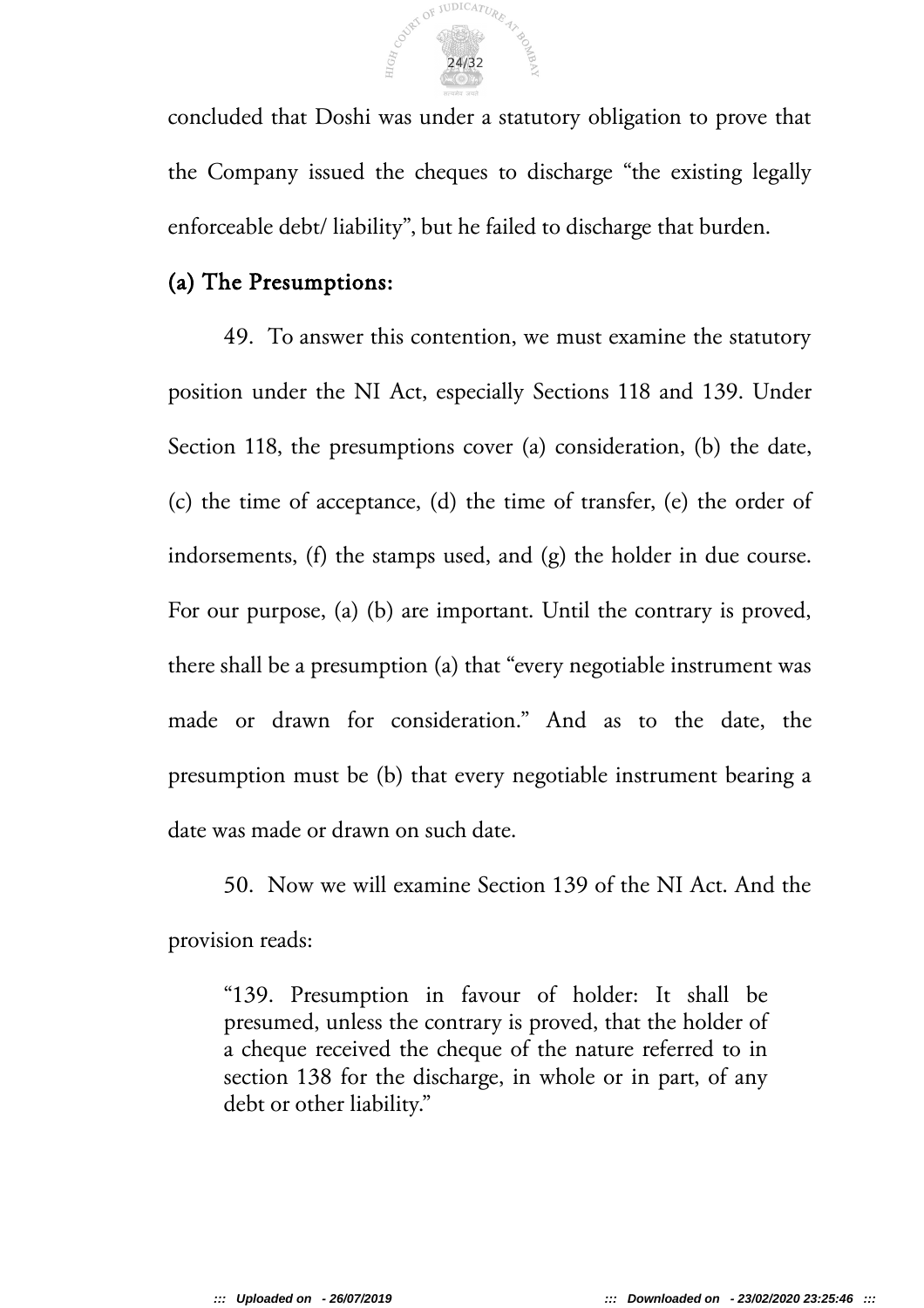

51. True, the presumptions under Section 118 or under Section 139 are rebuttable. Section 139 allows a presumption that the cheque referred to in Section 138 was given to discharge the debt in whole or in part. But the question is whether the debt or other liability under Section 139 is presumed to be "a legally enforceable debt."

52. In *Krishna Janardhan Bhat v. Dattatraya G. Hegde[<sup>6</sup>], a* two-Judge Bench of the Supreme Court has analysed Section 138 of the NI Act and found three ingredients: "(i) that there is a legally enforceable debt; (ii) that the cheque was drawn from the account of bank for discharge in whole or in part of any debt or other liability which presupposes a legally enforceable debt; and (iii) that the cheque so issued had been returned due to insufficiency of funds." It has, then, held that existence of legally recoverable debt is not a matter of presumption under Section 139 of the Act. It merely raises a presumption in favour of a holder of the cheque that the same has been issued for discharge of any debt or other liability. It has also held that the prosecution must prove the guilt of an accused beyond all reasonable doubt, the standard of proof to prove an accused's defence is 'preponderance of probabilities.'

6 **[]** [(2008) 4 SCC 54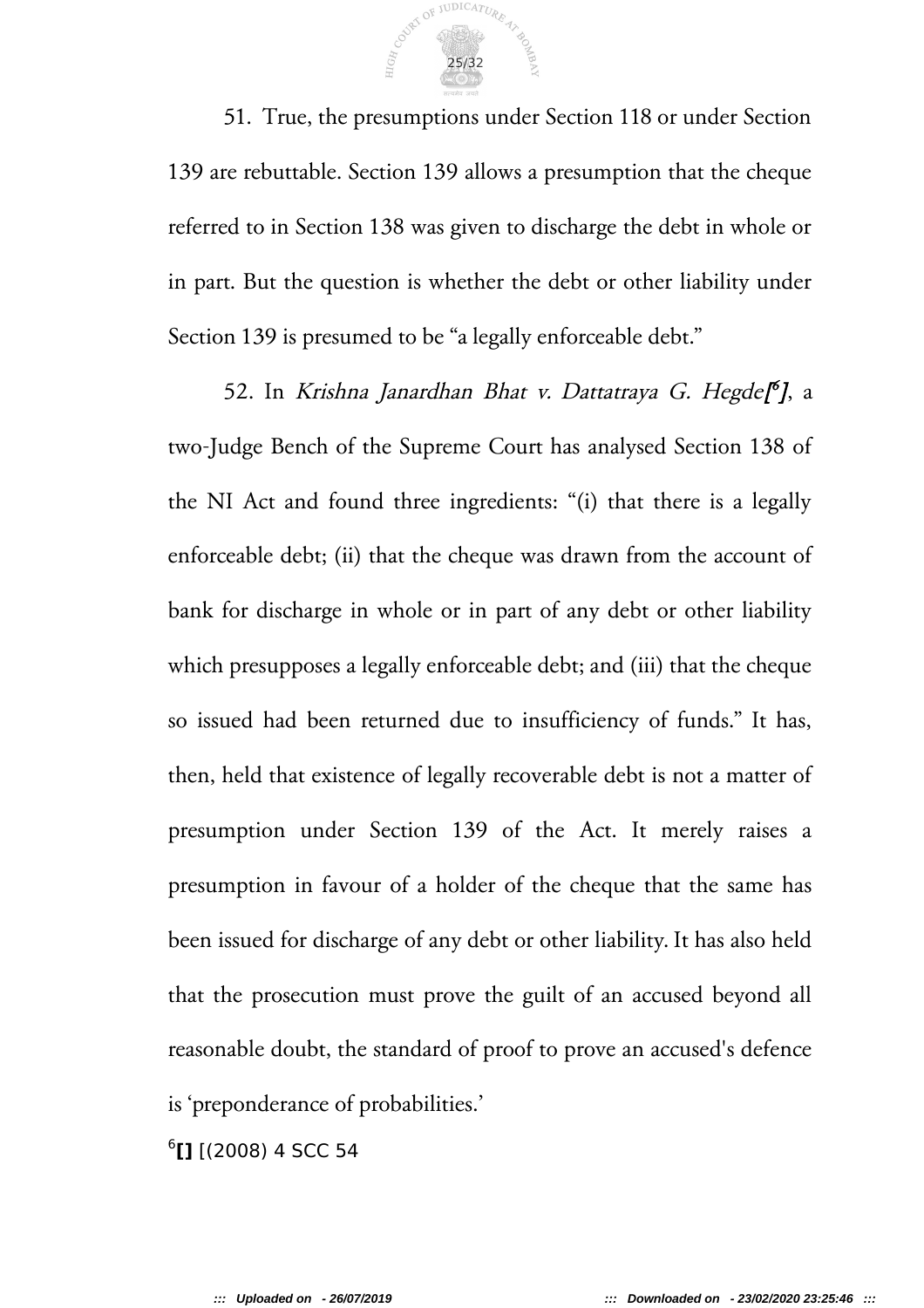

53. This proposition—that the presumption under Section 139 does not cover legally enforceable debt—was tested in Rangappa v. Sri Mohan[7], by a three-Judge Bench. It has held that "the presumption mandated by Section 139 of the Act does indeed include the existence of a legally enforceable debt or liability." To that extent, Rangappa disagreed with Krishna Janardhan Bhat. But it has accepted this is a rebuttable presumption and that it is open to the accused to raise a defence, contesting that presumption. Rangappa has, in that context, observed:

Section 139 of the Act is an example of a reverse onus clause that has been included to further the legislative objective of improving the credibility of negotiable instruments. . . However, it must be remembered that the offence made punishable by Section 138 can be better described as a regulatory offence since the bouncing of a cheque is largely in the nature of a civil wrong whose impact is usually confined to the private parties involved in commercial transactions. In such a scenario, the test of proportionality should guide the construction and interpretation of reverse onus clauses and the defendant-accused cannot be expected to discharge an unduly high standard or proof.

54. But Rangappa endorses Krishna Janardhan Bhat on the question of rebuttal. It holds that in the absence of compelling justifications, reverse onus clauses usually impose an evidentiary

7 **[]** (2010) 11 SCC 441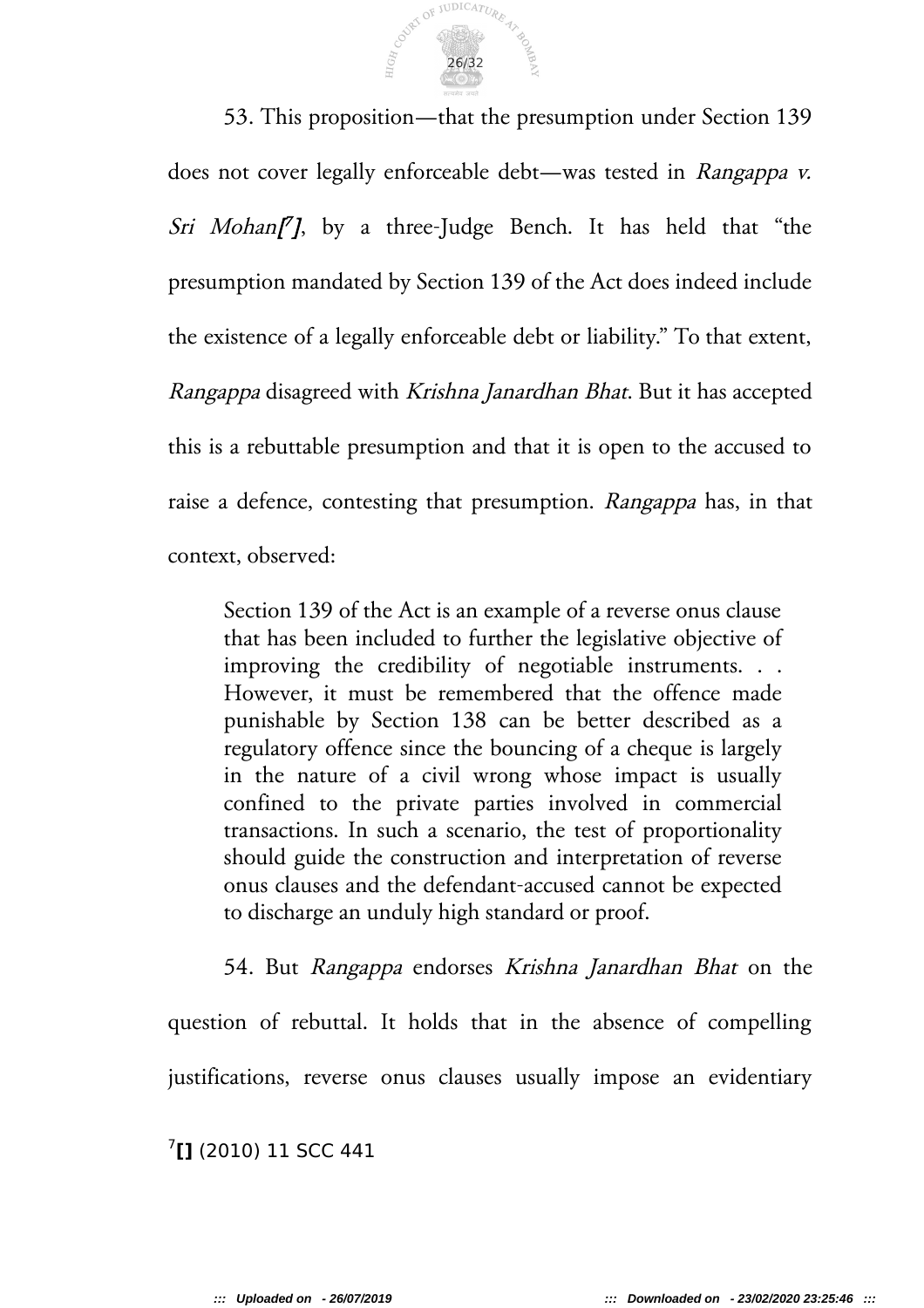

burden and not a persuasive burden. Rangappa, in fact, quotes Krishna Janardahn Bhat with approval on this point: whereas prosecution must prove the guilt of an accused beyond all reasonable doubt, the standard of proof so as to prove the accused's defence is `preponderance of probabilities'. Inference of preponderance of probabilities can be drawn not only from the materials brought on record by the parties but also by reference to the circumstances upon which he relies.

55. Therefore, if the accused can raise a probable defence which creates doubts about the existence of a legally enforceable debt or liability, the prosecution will fail. So the accused can rely on the materials submitted by the complainant to raise such a defence and it is conceivable that sometimes the accused may not need to adduce evidence of his/her own.

56. The trial Court has accepted that the Company admitted the "issuance of subject cheques" and the "signature of the accused on these cheques." Then, it went on to observe that notably the complainant has produced no document to prove that the alleged goods were sold and delivered to the Company. So "the defence taken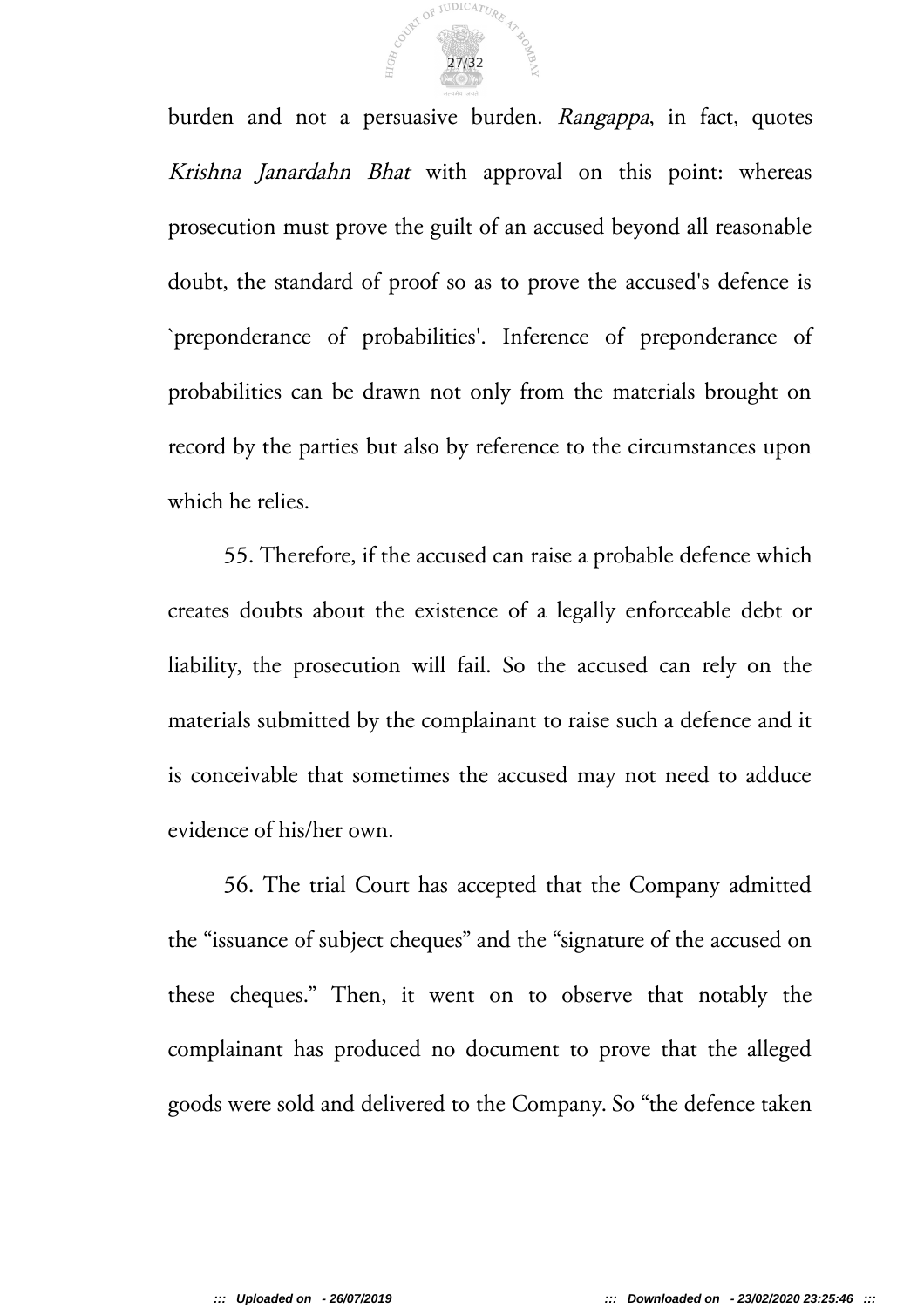

by the accused persons appears to be natural and probable one." It has finally held that Doshi, in his evidence, gave the details of the alleged transaction. Yet "neither any Register nor any book of accounts is produced on recorded to show the details as such the date of delivery of goods, quality, quantity and rate of the said goods, the mode of delivery of these gods etc."

57. I am afraid the trial Court has remained oblivious of the statutory presumptions under Sections 118 and 139 of the NI Act. The Company has led no direct evidence, nor does, of course, law compel it to. Then, to rebut, it must have exposed the flaws in the complainant's case. Has it done so?

58. To put this issue in perspective, first, let me observe that after admitting that it ordered steel, the Company has never denied its liability on the ground that it had not received the goods. The best, if not the earliest, opportunity it had was when it received the statutory notice. It remained quiet. Second, the Company has not given the cheques transaction-wise. It has a running account. It received the statement of account, checked it, and accepted it. Third, keeping aside everything else, Doshi can latch on to the statutory presumption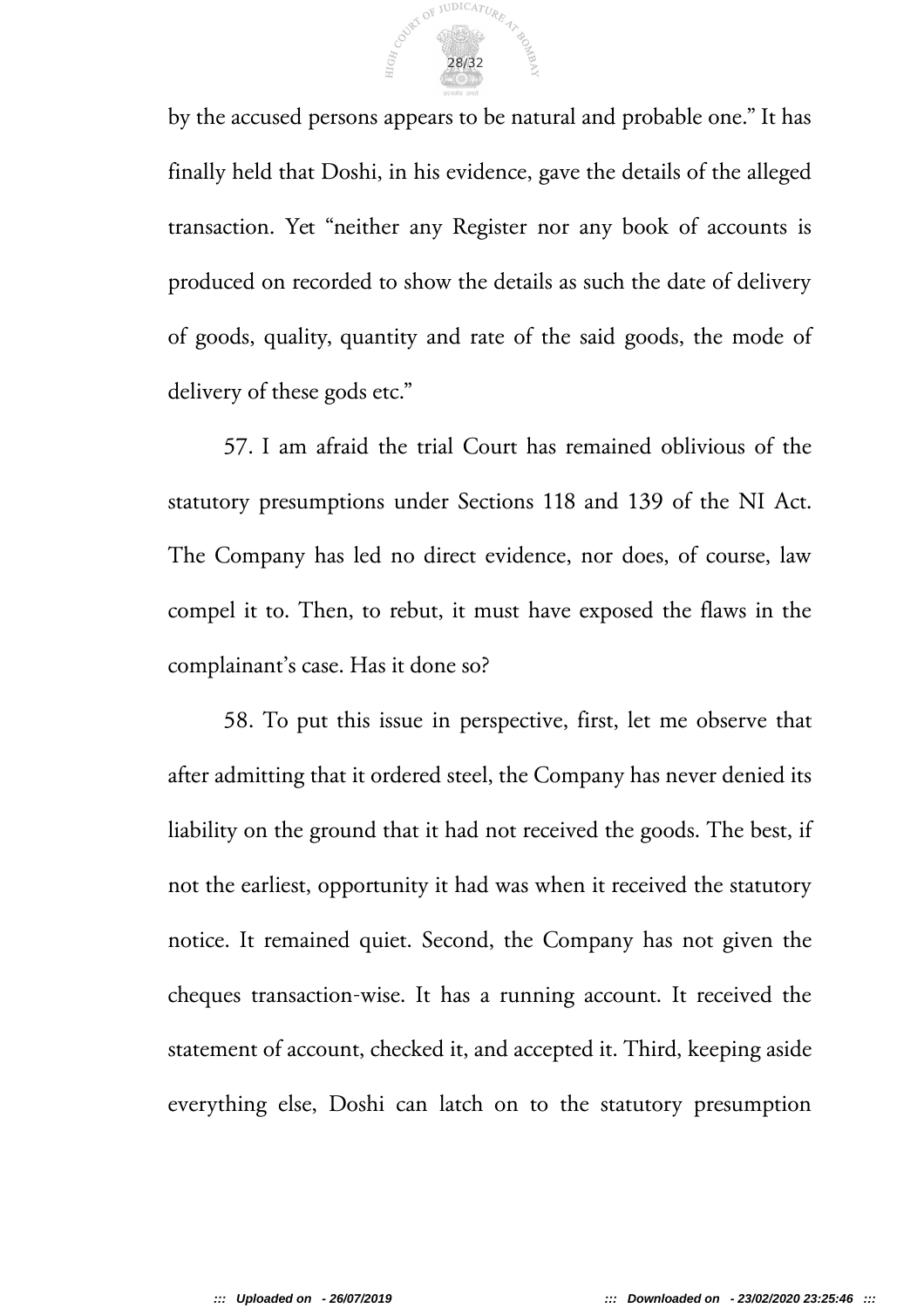

under Section 139 that the cheques were given for the discharge of a legally enforceable debt. It must have been the Company's turn to rebut it. Wishing away a presumption is no rebuttal; neither is a bald denial.

59. The trial Court's observations that Doshi has not produced the records to prove that it had supplied the goods and that he has not examined the accountant carry no conviction. If Doshi had to prove the whole transaction from the scratch merely because the Company denied having received the goods, the statutory presumption pales into oblivion. And Section 139 of NI Act stands entirely ignored.

#### Collateral Factors:

60. Even otherwise, from the records it is evident that getting the cheques dishonoured is nothing new for the Company vis-à-vis Doshi. In the statement of account, there were instances recorded that the Company gave cheques but did not honour them. To illustrate, on  $12<sup>th</sup>$  June 2009, the Company's cheque was returned unpaid; so was on 23<sup>rd</sup> September 2009. In fact, the banker's endorsement reads "don't present again," an endorsement usually reserved for its customers whose dishonouring of cheques is repetitive.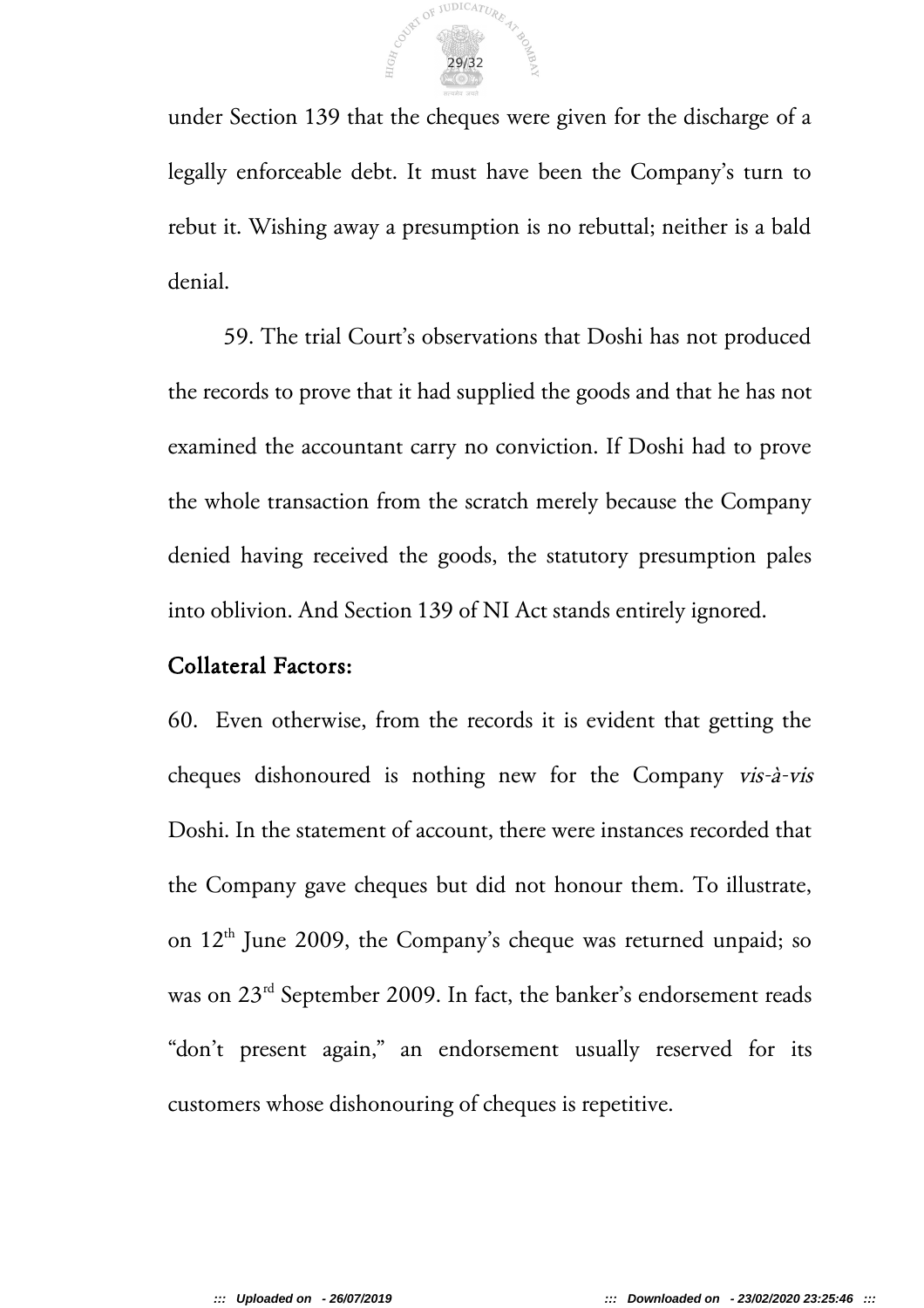

# The Last Limb:

61. The Company has heavily relied on Sachin Food Processor. In that case, the complaint alleged that the respondent purchased broiler chicken and issued a cheque for discharging his liability. The Trial Court disbelieved the complainant's version and acquitted the respondent. On appeal, this Court has noted on facts that in his cross examination, the complainant has "admitted that he has not supplied broiler chicken to respondent" on the material day. He has further admitted that the "dates of supply of broiler chicken mentioned in the complaint are incorrect dates." In his cross examination, the complainant has also admitted that he has not supplied the goods to respondent on other dates, too. He did admit that he had "not placed any document about demand of broiler chicken by the respondent from him"

62. Thus, essentially, on the facts, this Court in Sachin Food Processor has confirmed the respondent's acquittal. I am afraid that case can have no precedential impact on this case.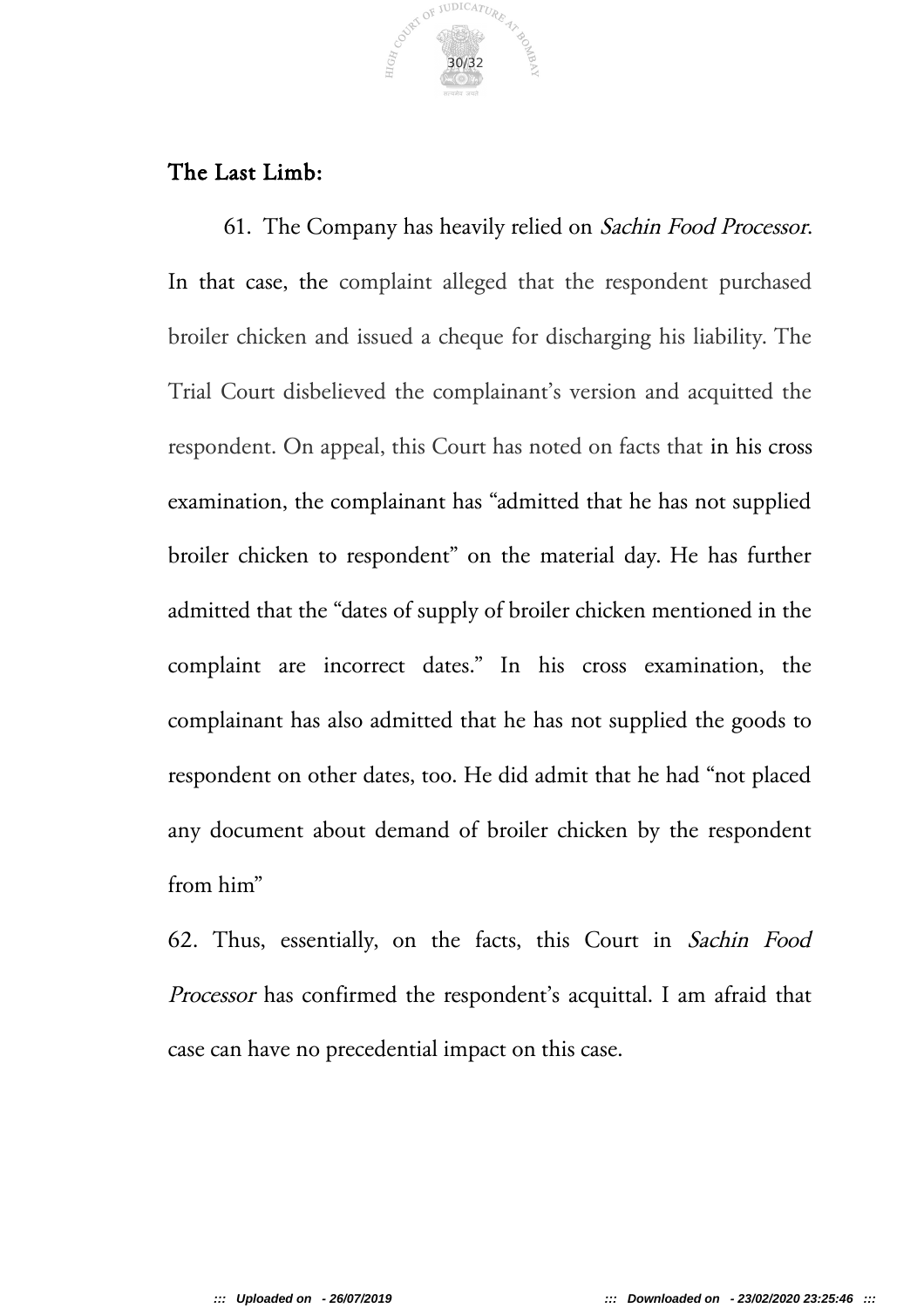

# Result:

63. The appeal is allowed; the trial Court's Judgment, dt.  $21^{st}$ August 2014, is set aside. Consequently, the respondents 1 & 2 are convicted under Section 138 of the Act.

64.1 Mustafa Mohammadihusain Sial, the accused No.2, is hereby sentenced under Section 138 of the Negotiable Instruments Act to undergo S.I. for one year;

64.2 Both M/s. Sial Wire Products Pvt. Ltd., and Mustafa Mohammadihusain Sial are directed to pay, jointly and severally, compensation of Rs.10,00,000/- to the complainant in thirty days after this judgment is uploaded. In default, Mustafa Mohammadihusain Sial shall suffer simple imprisonment for three months, in addition to the substantive sentence, in view of Section 357 (3) of Cr PC.

64.3 The bail bonds of the accused are surrendered.

64.4 The period of detention, if any, undergone by Mustafa Mohammadihusain Sial shall be set off against the sentence of imprisonment, under Section 428 of Cr PC.